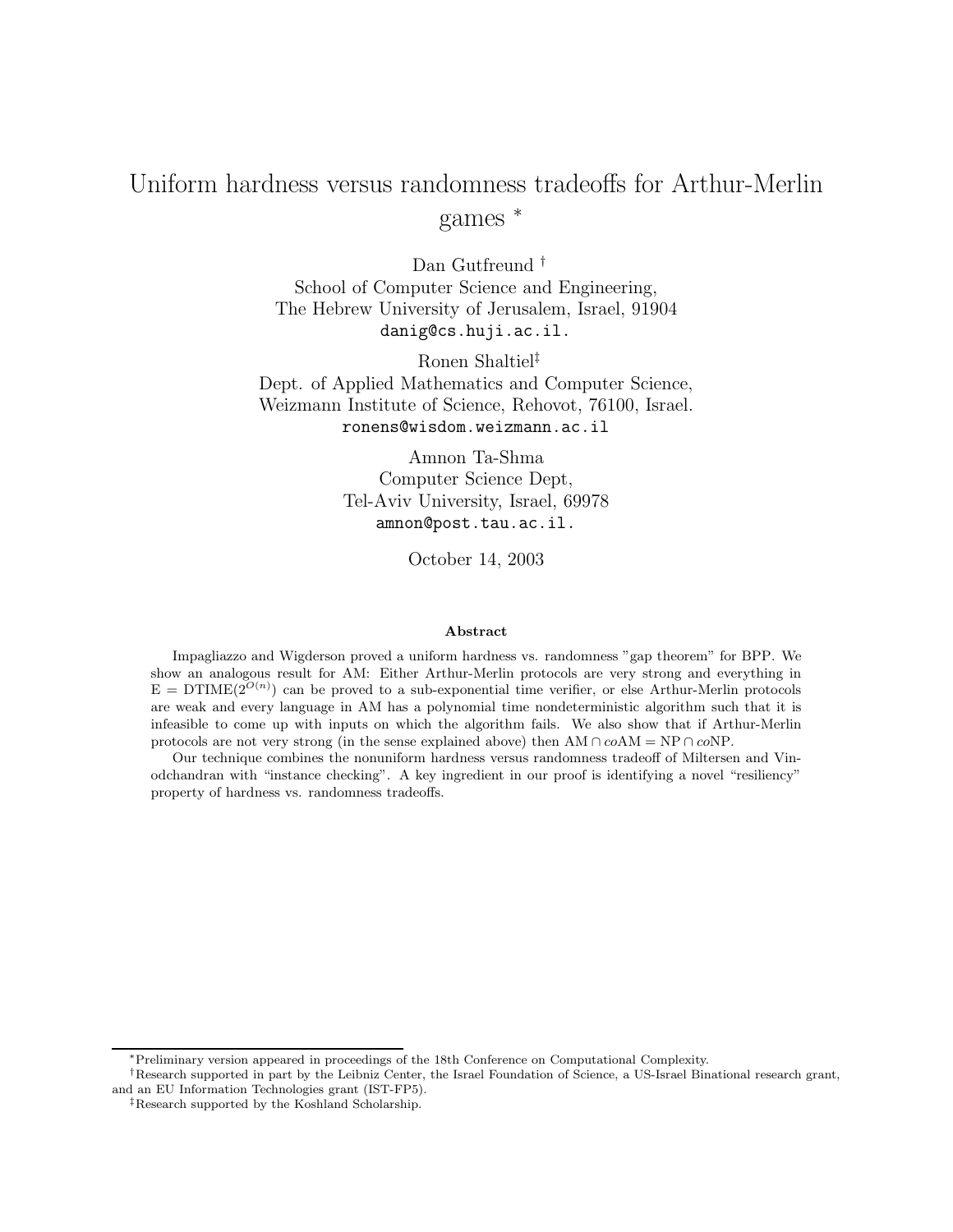## 1 Introduction

One of the most basic goals of computational complexity is understanding the relative power of probabilistic complexity classes such as BPP, MA and AM. In particular, a long line of research is aimed at showing that randomness does not add substantial computational power. Much research is aimed at achieving this by using the mildest possible unproven assumptions.

### 1.1 Nonuniform hardness versus randomness tradeoffs

One very fruitful sequence of results uses the "Hardness versus Randomness" paradigm, first suggested by Blum and Micali, and Yao [BM84, Yao82]. The approach is to show that one can take a function that is computable in exponential time and hard for small circuits and use it to construct a pseudo-random generator that "stretches" a short string of truly random bits into a long string of "pseudo-random bits" that cannot be distinguished from uniform by small circuits. Such generators allow deterministic simulation of probabilistic classes. Loosely speaking, these constructions differ in:

- The type of circuits "fooled" by the generator. To derandomize BPP and MA one needs to "fool" deterministic circuits, and to derandomize AM one needs to fool co-nondeterministic circuits.
- The "stretch" of the generator. Generators with polynomial "stretch" ( $t$  bits to  $t<sup>c</sup>$  bits) are called "low-end" generators and give subexponential time deterministic simulation (e.g., BPP  $\subseteq$  SUBEXP =  $\bigcap_{\delta>0}$ DTIME $(2^{n^{\delta}})$  or AM  $\subseteq$  NSUBEXP =  $\bigcap_{\delta>0}$ NTIME $(2^{n^{\delta}})$ ). Generators with exponential stretch  $(t)$ bits to  $2^{\Omega(t)}$  bits) are called "high-end" generators and give polynomial time deterministic simulation  $(e.g., BPP = P \text{ or } AM = NP).$
- The precise assumption on the hard function. Typically "High-end" generators require lower bounds on larger circuits (circuits of size  $2^{\Omega(n)}$ ) whereas "Low-end" generators may require only super-polynomial lower bounds. Generators that fool co-nondeterministic circuits typically require hardness for conondeterministic circuits.

Today, after a long line of research [BM84, Yao82, NW94, BFNW93, IW97, STV99, KvM99, MV99, ISW99, ISW00, SU01, Uma02], we have powerful and elegant constructions of "low-end" and "high-end" generators that derandomize BPP, MA and AM using "necessary assumptions" (i.e., assumptions that are implied by the existence of pseudo-random generators). The reader is referred to a recent survey paper on derandomization for more details [Kab02].

All the above mentioned Hardness vs. Randomness tradeoffs give generators which fool some *nonuniform* class of circuits and require a uniformly computable function that is hard against a non-uniform class of circuits. In fact, every generator against a non-uniform class of circuits implies such a function.

We would like to mention that the nonuniform assumptions used in the tradeoffs mentioned above can be replaced by assumptions involving only uniform classes. It was shown by Karp and Lipton [KL79] (with improvements in [BFL91]) that if  $EXP \neq PH$  then there is a function in exponential time that is hard for polynomial size circuits (both deterministic and nondeterministic).

## 1.2 Uniform derandomization

It seems strange that when trying to derandomize uniform classes such as BPP, MA and AM one constructs generators which fool nonuniform circuits. It is natural to consider a weaker notion of pseudo-random generators which fool only uniform machines (either deterministic or nondeterministic). (In fact, this was the notion defined in the seminal papers of [BM84, Yao82].) However, Such generators only suffice to derandomize BPP, MA and AM in a weak sense: It is infeasible to come up with inputs on which the suggested derandomization fails.<sup>1</sup>

We now explain why generators against uniform machines do not suffice for "full derandomization". Suppose that we use such a generator to derandomize say BPP. If the derandomization fails (almost everywhere) then there exist a sequence of inputs  $\{x_n\}$  on which the deterministic simulation is incorrect. There

<sup>&</sup>lt;sup>1</sup>We remark that by [IKW01] even such weaker generators imply circuit lower bounds.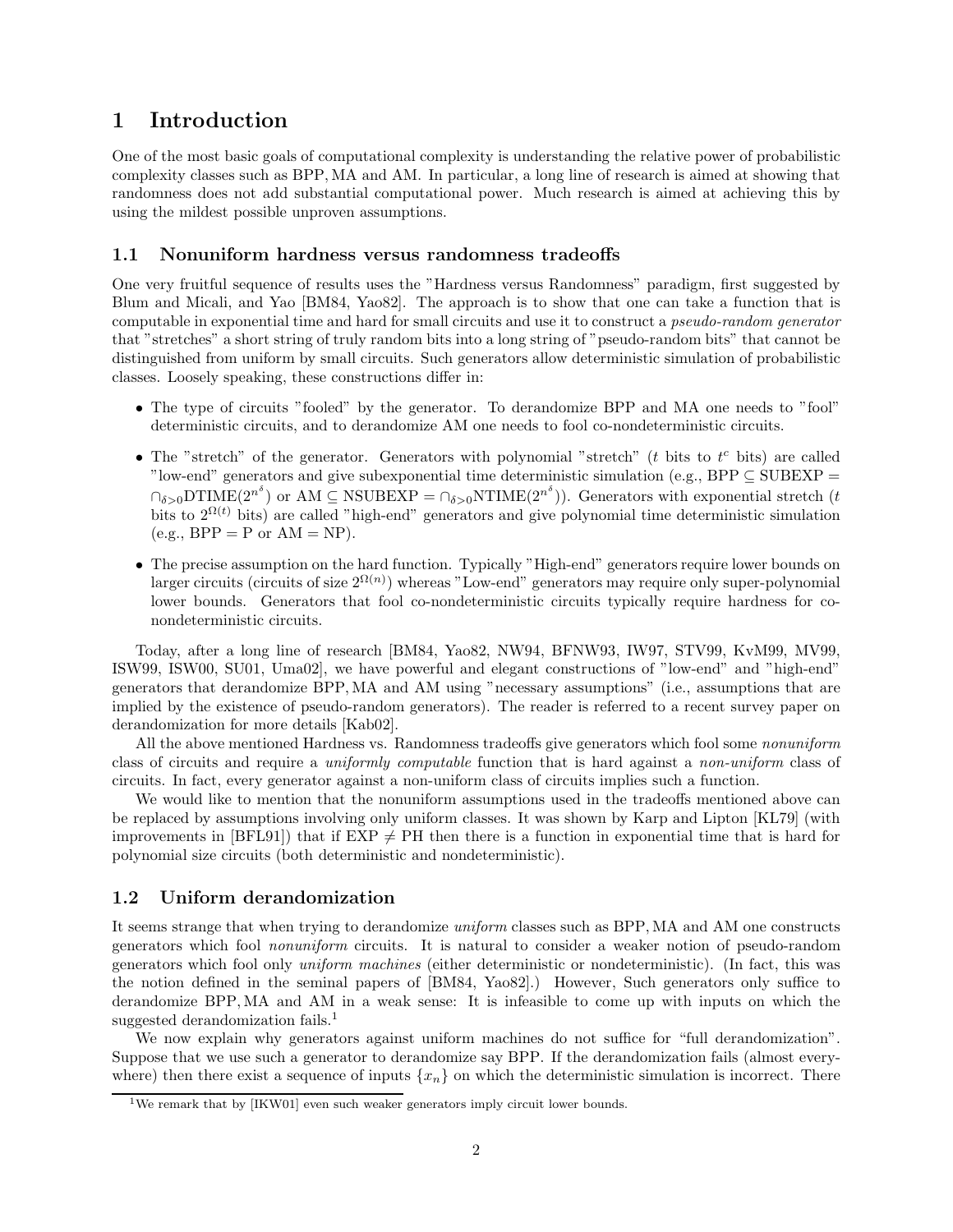is no guarantee that these inputs can be feasibly computed by a uniform machine. Thus, we cannot argue that there is a uniform machine which distinguishes the output of the generator from uniform. (Indeed, this is where nonuniformity usually comes in. These inputs are hardwired to the BPP-algorithm to create a distinguishing circuit.) Nevertheless, if we only require the derandomization to succeed on all "feasibly generated" inputs then it is guaranteed to work. Because if it fails then there is an efficient uniform machine that can generate the "bad" inputs. These inputs can be served as distinguishers, resulting in a uniform distinguisher for the generator. Following [Kab00] we refer to derandomization that is guaranteed only to succeed on feasibly generated inputs as "pseudo-setting derandomization". We now define this notion more precisely.

We say that two languages  $L_1, L_2$  are C-different if there exists an algorithm  $REF \in \mathcal{C}$ , called a refuter, that on almost all input lengths produces instances in the symmetric difference of  $L_1$  and  $L_2$ .  $\mathcal C$  may be an arbitrary uniform class, and can be, e.g., a deterministic, probabilistic or a non-deterministic class. For two complexity classes  $\mathcal{C}, \mathcal{C}'$  the complexity class [io-pseudo( $\mathcal{C}'$ )]  $\mathcal{C}$  denotes all languages which are  $\mathcal{C}'$ similar (i.e., not  $\mathcal{C}'$ -different) to some language in  $\mathcal{C}$  <sup>2</sup>. Notice that the stronger the refuter is, the smaller the pseudo-class is. Precise definitions, as well as some other related notions are given in Section 3. So in the context of derandomization, a deterministic simulation that places, for example, BPP in the class [io-pseudo( $\mathcal{C}'$ )] DTIME(t(n)), means that the simulation works in DTIME(t(n)), and it succeeds on all inputs that can be generated by algorithms in the class  $\mathcal{C}'$ .

We remark that all the hardness versus randomness tradeoffs mentioned above require hardness for nonuniform circuits even when attempting to fool uniform machines. Namely, even if we only want derandomization in the pseudo-setting, we still need to assume nonuniform hardness when working with the current constructions. This is because their correctness proofs use *nonuniform reductions*. (More precisely, the proof of correctness of these tradeoffs follow by showing a reduction from a machine that distinguishes the generator from random into a circuit that computes the hard function. The reductions for all the tradeoffs above use nonuniform advice.) In some sense (see [TV02] for precise details) every "black-box" construction of generators must rely on nonuniform reductions, and hence on hardness for nonuniform circuits.

Impagliazzo and Wigderson [IW98] (see also [TV02]) construct a generator that only relies on a uniform reduction. Thus it is guaranteed to fool *uniform* deterministic machines under a weaker (and uniform) assumption: hardness for efficient uniform probabilistic machines (the previous nonuniform tradeoff of [BFNW93] required hardness for small circuits). This hardness versus randomness tradeoff has a nice interpretation. It gives a "gap theorem" for BPP: Loosely speaking, either BPP = EXP (i.e., BPP is as strong as possible) or else every language in BPP has a subexponential time deterministic algorithm in the pseudo-setting. More formally, if  $BPP \neq EXP$  then for every  $\delta > 0$ ,  $BPP \subseteq$  [io-pseudo(BPP)] TIME(2<sup>n<sup>s</sup>)</sub> 3.</sup>

We mention that more "gap theorems" for other classes (such as ZPP, MA, BPE, ZPE) were given in [IKW01, Kab00], by using the easy-witness method of Kabanets [Kab00].

#### 1.3 Our Results

In this paper we prove nondeterministic analogues of the results of Imapgliazzo and Wigderson [IW98]. That is, we replace the class BPP by the class AM.

#### 1.3.1 Hitting-set generators against co-nondeterministic machines.

We construct a "hitting" generator that fools *uniform* co-nondeterministic machines using a uniform assumption: hardness for efficient uniform Arthur-Merlin games.<sup>4</sup>

**Theorem 1** For every  $c > 0$  there exists a generator G with exponential stretch that runs in polynomial time in its output length, and:

<sup>2</sup>Here, as in [Kab00] the "io" stands for infinitely often. One can also define "almost everywhere" versions of "pseudo".

<sup>3</sup> [IW98] use different notations and their statement is actually slightly stronger than the one we give here. The suggested derandomization works for a random input with high probability. We elaborate on this later on.

 $4A$  "hitting" generator is a one-sided version of a "pseudo-random" generator. We say that a generator G is  $\epsilon$ -hitting for a Boolean function h if there is an output of G which is accepted by h, or if h accepts less than an  $\epsilon$ -fraction of the inputs. We say that  $G$  hits a complexity class, if it hits every language  $L$  in the class, where  $L$  is viewed as the membership function  $L(x) = 1$  iff  $x \in L$ .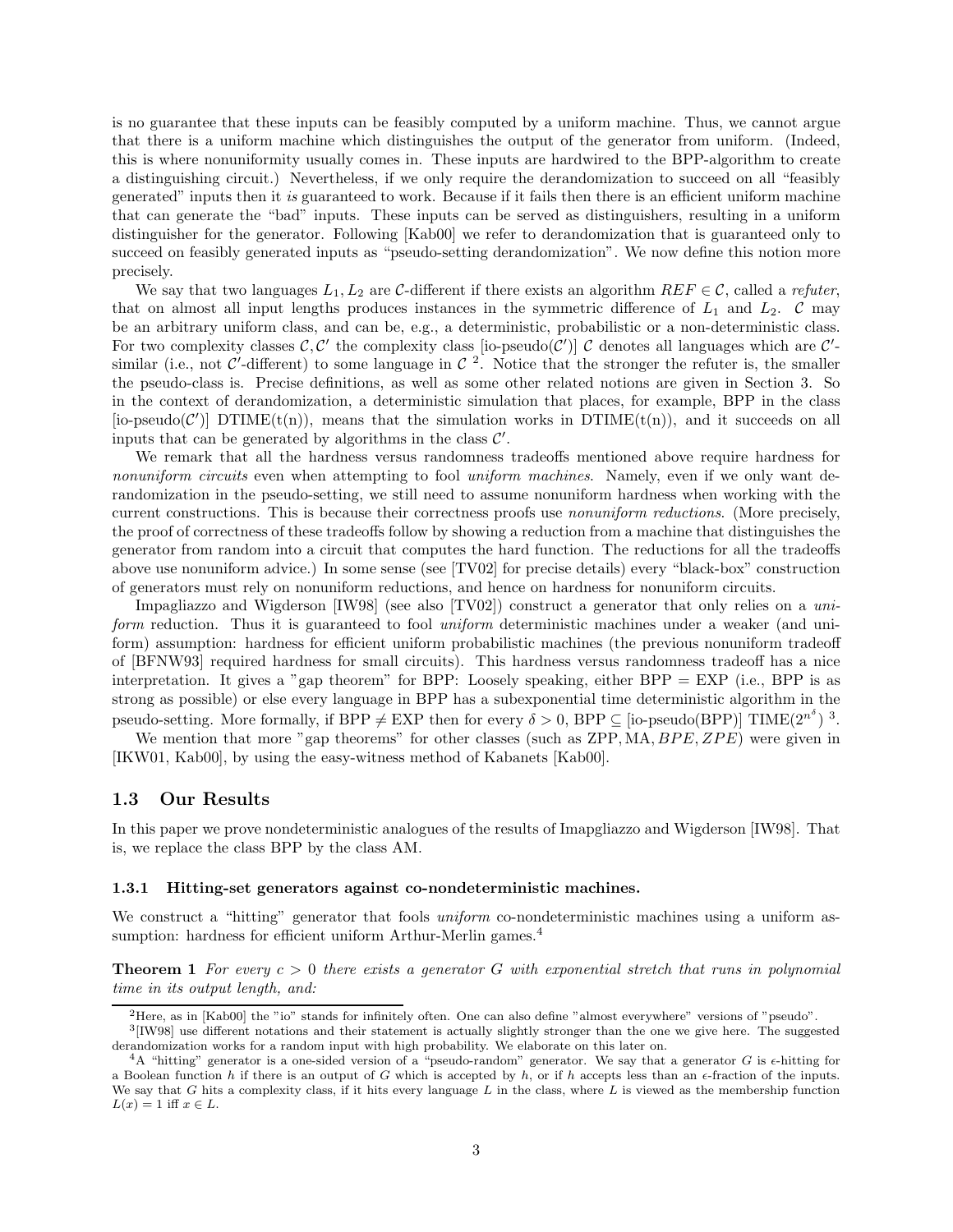- 1. If  $E \nsubseteq AMTIME(2^{\beta n})$  for some  $\beta > 0$  then G is [io]  $\frac{1}{2}$ -hitting against coNTIME(n<sup>c</sup>).
- 2. If  $E \nsubseteq \{io-AMTIME\}$   $(2^{\beta n})$  for some  $\beta > 0$  then G is  $\frac{1}{2}$ -hitting against  $coNTIME_{\frac{1}{2}}(n^c)$ .

By exponential stretch we mean that the generator needs a seed of length  $O(\log m)$  to produce an output of length m. See Section 3 for the exact definition of the classes involved. For the time being the reader can think of  $\{io-AMTIME\}$  ( $2^{\beta n}$ ) as an i.o. analogue of AM and of  $coNTIME_{\frac{1}{2}}$  as the class of co-nondeterministic machines which answer "one" on at least half of the inputs. We later rephrase Theorem 1 in a more general and formal way, see Theorem 30.

### 1.3.2 Uniform Gap Theorems for AM

We give an AM analogue of the [IW98] gap theorem for BPP. A technicality is that while [IW98] works only for the low-end setting (see  $[TV02]$ ), our result works only for the high-end setting.<sup>5</sup> We prove:

**Theorem 2** If  $E \not\subseteq AMTIME(2^{\beta n})$  for some  $\beta > 0$ , then  $AM \subseteq [io-pseudo(NTIME(n^c))]$  NP for all  $c > 0$ .

Precise definitions appear in Section 3. In words our result can be stated as a gap theorem for AM as follows: Either Arthur-Merlin protocols are very strong and everything in E can be proved to a subexponential time verifier, or else Arthur-Merlin protocols are very weak and Merlin can prove nothing that cannot be proven in the pseudo-setting by standard NP proofs.

Our second gap theorem concerns the class AM  $\cap$  coAM which we believe is of special interest as it contains the well studied class SZK (Statistical Zero-Knowledge) [AH91], and therefore contains some very natural problems that are not known to be in NP, e.g., Graph non-isomorphism [GMW91], approximations of shortest and closest vectors in a lattice [GG98] and Statistical Difference [SV97]. For AM ∩ coAM we can completely get rid of the [io-pseudo] quantifier and show:

#### Theorem 3

1. If  $E \nsubseteq AMTIME(2^{\beta n})$  for some  $\beta > 0$  then  $AM \cap coAM \subseteq [io] NP \cap [io] coNP$ .

2. If  $E \nsubseteq \{io-AMTIME\}$   $(2^{\beta n})$  for some  $\beta > 0$  then  $AM \cap coAM = NP \cap coNP$ .

We chose to state the assumption as hardness for  $AMTIME(2^{\beta n})$  to make it similar to the assumption of Theorem 2. However, our proof works even with hardness for  $AMTIME(2^{\beta n}) \cap coAMTIME(2^{\beta n})$ .

We mention that the fact that we have both *infinitely often* and *almost everywhere* versions for the case of AM ∩ coAM is not trivial and indeed some technical work is needed for showing that. The Impagliazzo Wigderson construction [IW98], as well as our Theorem 2 do not have both versions.

#### 1.3.3 Comparison To Previous Work

We now compare our results to previous work on derandomizing AM.

- Nonuniform hardness vs. randomness tradeoffs for AM were given in [KvM99, MV99, SU01]. Miltersen and Vinodchandran [MV99] prove that if  $NE \cap coNE \not\subseteq \text{NTIME}(2^{\beta n})/2^{\beta n}$  for some constant  $\beta$  then  $AM = NP$ . This high-end result was extended in [SU01, Uma02] to the low-end setting.
- Using the easy witness method of Kabanets [Kab00], Lu [Lu01] showed a derandomization of AM under a uniform assumption. Specifically, he showed that if  $NP \not\subseteq$  [io-pseudo( $NP$ )] DTIME( $2^{n^e}$ ) for some  $\epsilon > 0$  then AM = NP. Impagliazzo, Kabanets and Wigderson [IKW01] were able to remove the [io-pseudo] quantifier from [Lu01] and obtain the same conclusion using an assumption on exponential classes, namely, if  $NE \cap coNE \not\subseteq [io] DTIME(2^{2^{en}})$  for some  $\epsilon > 0$ , then  $AM = NP$ .

<sup>5</sup>We remark that as observed in [TV02] the results of [IW98] can be adapted to the high-end setting if one assumes a hard function computable in polynomial space instead of exponential time.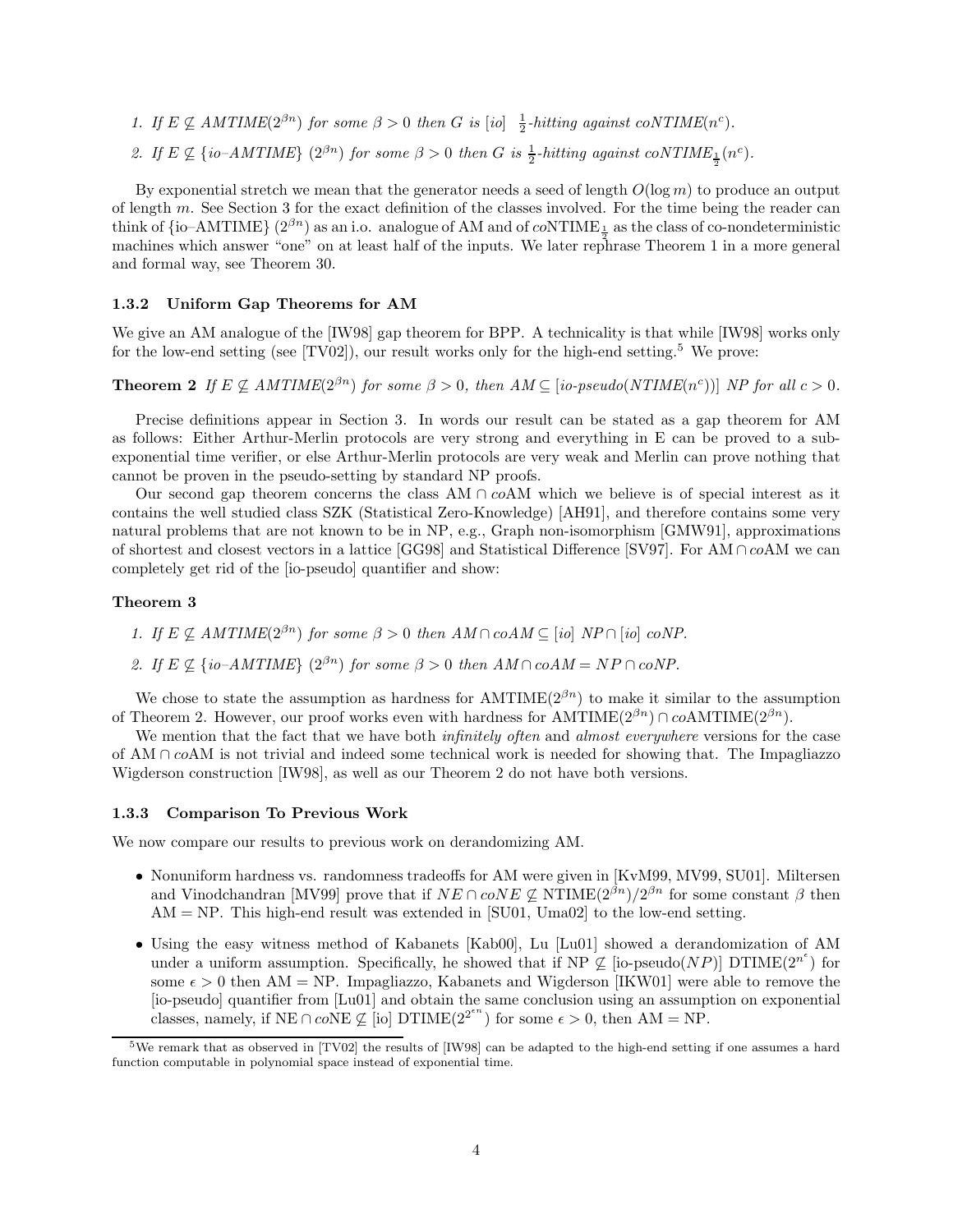Our result is a uniform version of the non-uniform result of Miltersen and Vinodchandran [MV99] and uses their construction. We soon explain our technique and the technical difficulty in this transition. The results of [Lu01] and [IKW01] are incomparable to ours and use different techniques. We would like to stress that our results give an analogue for AM of the derandomization result of Impagliazzo and Wigderson [IW98], while previous results do not. We also stress that our technique is very different from that of [IW98]. We elaborate on our technique in Section 2.

### 1.4 Uniform generators and explicit construction of combinatorial objects

Our main motivation for constructing generators for uniform machines is obtaining a gap theorem for AM. However, such generators are useful in other contexts as well, as we now explain.

Some combinatorial objects can be easily constructed by probabilistic algorithms, yet no deterministic algorithm which explicitly constructs them is known. Klivans and van-Melkebeek [KvM99] showed that the hardness versus randomness paradigm can sometimes be used to obtain conditional, deterministic explicit constructions of such objects. The main observation is that if the property we are looking for can be checked in coNP (i.e., checking whether a given object has the property can be done in coNP), then any generator which "fools" co-nondeterministic circuits, must have an element with the desired property as one of its outputs (or else the coNP algorithm is a distinguisher for the generator). We observe that as we only want to fool uniform machines we can use our construction to achieve the same conclusion under weaker uniform assumptions - namely under the assumption of Theorem 1.

In section 6 we identify a general setting in which our construction can be used to derandomize probabilistic combinatorial constructions. We demonstrate this with matrix rigidity. The rigidity of a matrix M over a ring S, denoted  $R_M^S(r)$ , is the minimal number of entries that must be changed in order to reduce the rank of M to r or below. Valiant [Val77] proved that almost all matrices have large rigidity. On the other hand, known explicit constructions do not achieve this rigidity [Fri90, Raz, PV91]. [KvM99] proved that under the assumption that E requires exponential-size circuits with SAT -oracle gates, matrices with the required rigidity can be explicitly constructed. [MV99] relaxed the hardness assumption to nondeterministic circuits of exponential-size. We further relax the assumption to hardness against Arthur-Merlin protocols in which Arthur runs in exponential time  $6$ .

**Theorem 4** If there exists some constant  $\beta > 0$  such that  $E \nsubseteq \{io-AMTIME\}$  ( $2^{\beta n}$ ) then there exists an explicit construction algorithm that for every large enough n constructs in time polynomial in n a matrix  $M_n$ over  $S_n = \mathbb{Z}_{p(n)}[x]$ , such that  $R_{M_n}^{S_n} = \Omega((n-r)^2/\log n)$ , where  $p(n) = poly(n)$ .

Another application of Theorem 1 was recently given in [BOV03] to achieve certain "bit-commitment" protocols.

## 1.5 Organization

In Section 2 we give an overview of the ideas used in the papers. In Section 3 we describe the tools and set up the definitions and notations that we use in the technical parts. In Section 4 we present the Miltersen-Vinodchandran generator, prove its correctness and its useful properties. In particular we show that it has a resilient reconstruction algorithm. In Section 5 we prove Theorem 1 that under uniform assumptions gives us our generators against uniform co-non-deterministic machines. In Section 6 we apply Theorem 1 in the context of explicit constructions to achieve Theorem 4 about an explicit construction of rigid matrices. In Section 7 we prove our uniform gap theorems for AM (Theorems 2 and 3). We conclude in Section 8 with some open problems and motivation for further research.

## 2 Overview of the technique

In this section we explain the main ideas in the paper on an "intuitive level". In this presentation it is easier to be imprecise with respect to "infinitely often".

 $6$ Note that this is indeed a weaker assumption, because by standard inclusions of probabilistic classes in non-uniform classes we have that  $AMTIME(t(n)) \subseteq NTIME(poly(t(n)))/poly(t(n)).$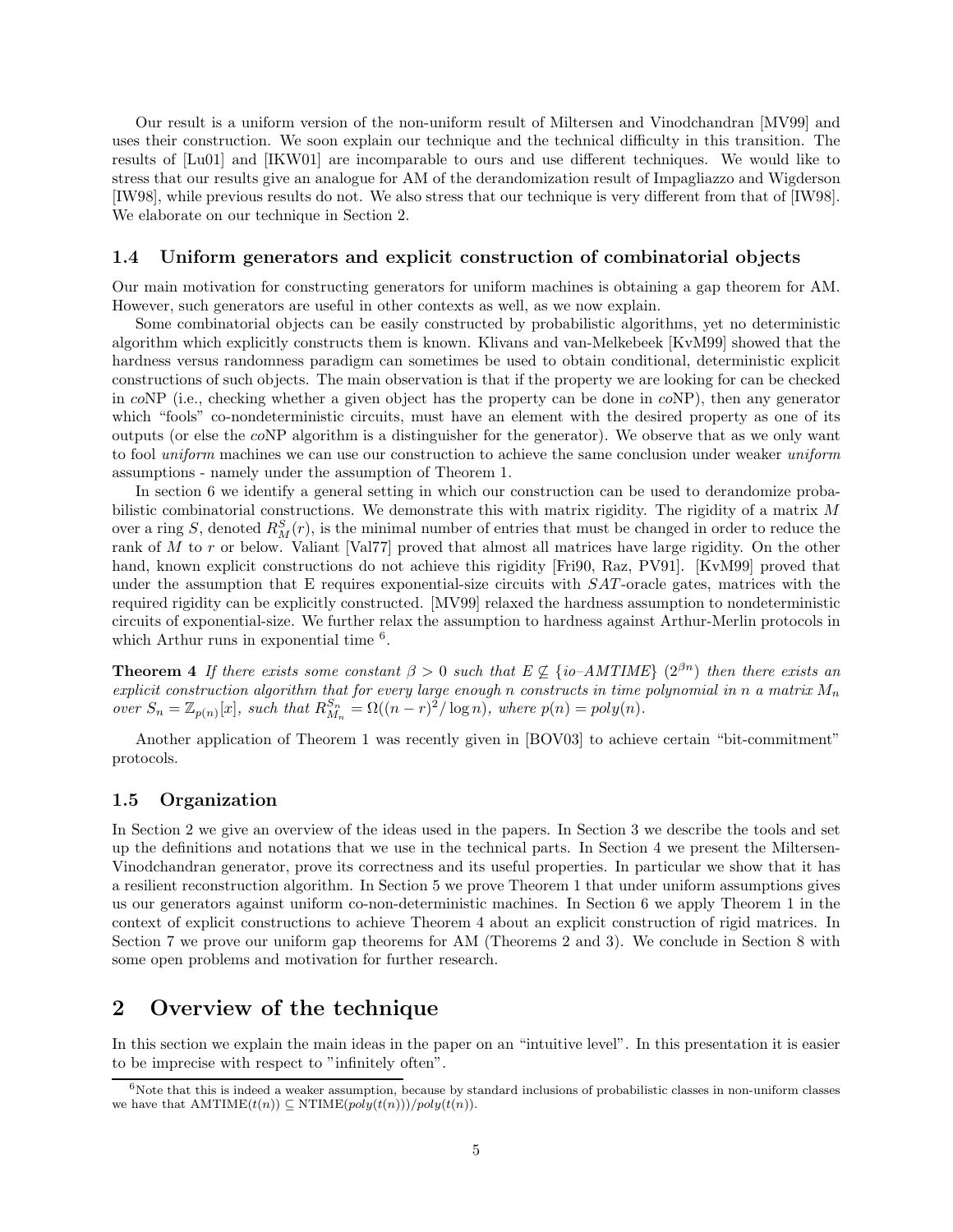#### 2.1 Previous work

We start with an overview of relevant previous work.

Reconstruction algorithms All current generators constructions under the hardness vs. randomness paradigm exploit the "reconstruction method" which we now explain. Let  $f$  be a hard function on which a generator  $G = G_f$  is based. A circuit D is distinguishing if it distinguishes the "pseudo-random bits" of  $G_f$  from uniformly distributed bits. A reconstruction algorithm R gets a distinguishing circuit D for  $G_f$ and a short "advice string" a (that may depend on f and D) and outputs a small circuit  $C = R(D, a)$  that computes the function f. Reconstruction algorithms serve as "proofs of correctness" for hardness versus randomness tradeoffs: If f is hard for small circuits and a reconstruction algorithm exists, then it must be the case that the generator  $G_f$  is pseudo-random (or else if  $G_f$  is not pseudo-random, there exists a small distinguisher D, and  $C = R(D, a)$  is a small circuit for f, contradicting the hardness of f). As we previously explained this argument is essentially nonuniform. There is not necessarily an efficient way to come up with the distinguisher  $D$  or the advice string  $a$ .

[IW98]: Using the reconstruction method to find the advice string in a uniform way. Impagliazzo and Wigderson made the simple observation that if the reconstruction algorithm  $R$  is *efficient*, then an algorithm which is trying to compute the hard function can "run" it. Furthermore, all known hardness vs. randomness tradeoffs for BPP use efficient reconstruction algorithms.

Let us use this observation to sketch a proof of the contra-positive of [IW98]. Recall that this means that if BPP does not have a subexponential-time simulation in the pseudo-setting then  $BPP = EXP$ . Suppose that indeed BPP does not have a subexponential time deterministic algorithm. This means that BPP can not be derandomized by any generator. In particular, if we take an EXP–complete function  $f$  and use a nonuniform tradeoff to construct a generator  $G_f$  then  $G_f$  fails to derandomize BPP. Hence there exists a distinguisher D and an advice string a such that  $C = R(D, a)$  computes the  $EXP$ -complete function f. The uniform pseudo-setting guarantees that  $D$  can be uniformly and efficiently generated. (This follows as in this setting there is a uniform refuter which generates inputs on which the derandomization fails.) The problem we are left with is how to uniformly find the advice string  $a$ . The key idea of  $[IW98]$  is to exploit specific learning properties of a particular reconstruction algorithm of [NW94, BFNW93], as well as properties of the function f, to gradually and efficiently reconstruct the advice a uniformly. Once we can uniformly get the correct advice  $a, C$  can be generated efficiently (in probabilistic polynomial-time) and therefore the  $EXP$ -complete function f and the class EXP itself are in BPP, i.e.,  $EXP = BPP$ .

[BFL91]: A (possibly dishonest) prover supplies the non-uniformity. Babai, Fortnow and Lund [BFL91] show that  $EXP \neq MA$  implies  $EXP \not\subseteq P/Poly$ . (Together with [BFNW93, GZ97, AK97] this gives a gap theorem for MA: If EXP  $\neq$  MA then by [BFL91] EXP  $\&set P\$  Poly and such a hardness assumption suffices to conclude that  $MA \subseteq NSUBEXP$ .) Our technique for AM uses this approach. We now present the [BFL91] argument in more detail. We prove the contra-positive.

We use the terminology of *instance checkers* [BK95]. An instance checker for a function f, is a probabilistic polynomial-time oracle machine that when given oracle access to f and input x outputs  $f(x)$ , and when given oracle access to any  $f' \neq f$  either outputs  $f(x)$  or rejects with probability almost one. By [BFL91], every EXP–complete function  $f$  has an instance checker. Let  $f$  be an EXP–complete function and assume EXP  $\subseteq$  P/Poly. To show that  $f \in MA$  consider the following proof system: On input x, Merlin sends Arthur a polynomial size circuit for  $f \cap \{0,1\}^{|x|}$ . Arthur simulates the instance checker on the given input x, using the circuit as the oracle. It is easy to check that the protocol is sound and complete. The crucial fact in the proof is so simple that it can be missed: by sending the circuit Merlin commits himself to a specific function.

## 2.2 Our technique

Our technique is an integration between the reconstruction method and the instance checking techniques. We now present it on an intuitive level. Again it is convenient to be imprecise with respect to infinitely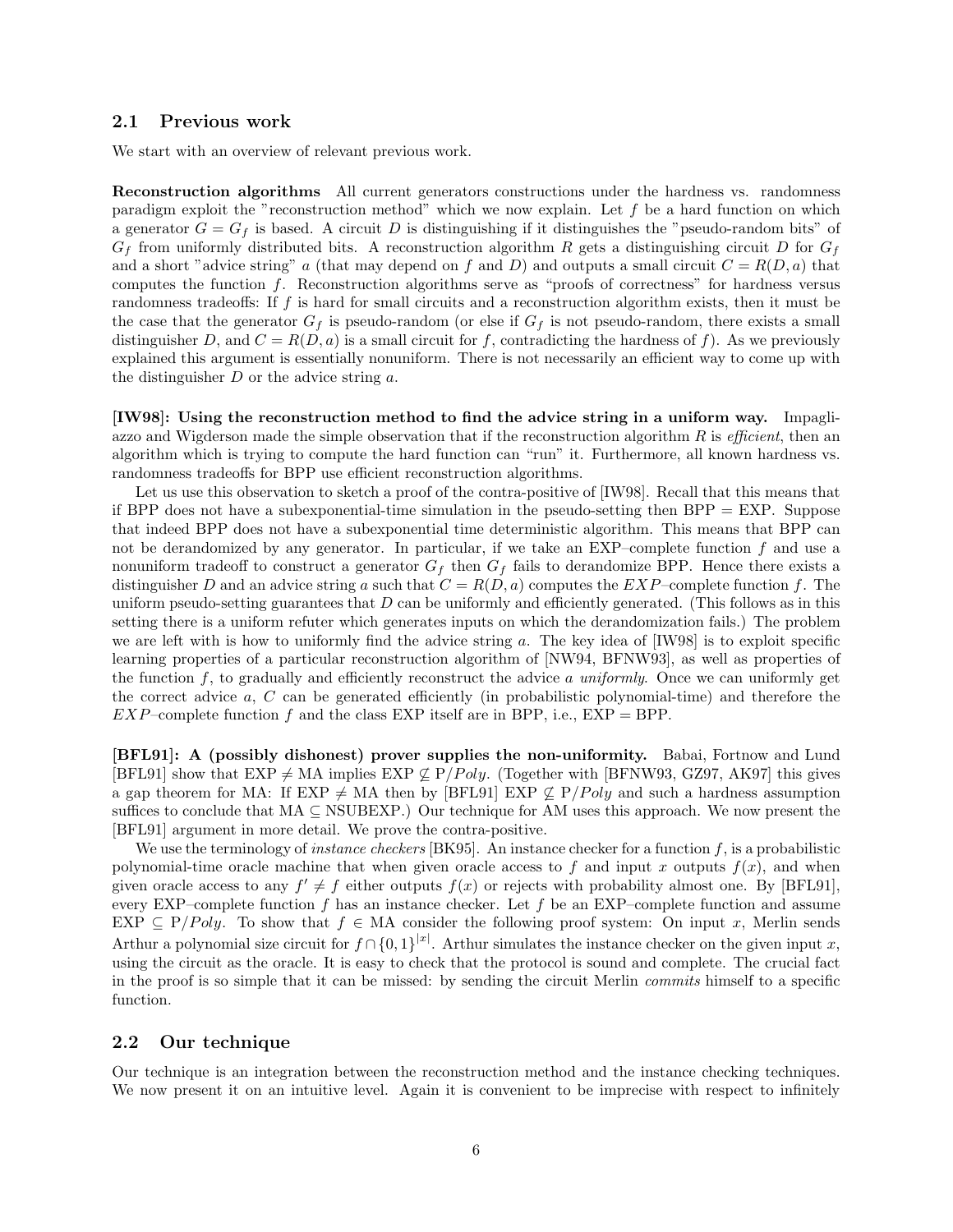often. It is also easier to present the technique for the "low-end" setting, we will point out exactly where we have to switch to the "high-end". The presentation is sometimes oversimplified, and the reader can refer to the technical parts for the exact details.

**First attempt.** Our aim is to construct a generator  $G_f$  that is based on an EXP–complete function f and fools co-nondeterministic machines, assuming that f does not have efficient Arthur-Merlin protocols. Such generators suffice for derandomization of AM in the pseudo-setting (we give more details on this later). Our starting point is known constructions of generators that fools co-nondeterministic circuits under nonuniform hardness assumptions. Such generators are constructed in [MV99, SU01]. As usual, the correctness of these constructions is proved by presenting a reconstruction algorithm  $C = R(D, a)$ . In contrast to generators against deterministic circuits where  $C, D$  are deterministic circuits, in the constructions of [MV99, SU01], the circuit D is a co-nondeterministic circuit and the circuit C is a nondeterministic *single-valued* circuit. Informally, a single valued circuit is a non-deterministic circuit in which each computation path can take one value from  $\{0, 1, quit\}$  such that all non-quitting paths take the *same* value (which we call the "output" of the circuit).

Now Suppose that a co-nondeterministic distinguisher for  $G_f$  exists for every input length. Further assume that Arthur can somehow get hold of it (we later explain how this can be done). Arthur wants to compute  $f$  with the help of Merlin (this would contradict the hardness assumption). Let us try to follow the arguments of [BFL91] together with the reconstruction algorithm R. Consider the following protocol for f: Merlin sends the advice string a. Then Arthur computes the circuit  $C = R(D, a)$ . As we cannot trust Merlin and we don't know if he sent the correct advice, we ask Arthur to run the instance checker for f using C as the oracle. Since C is a nondeterministic circuit, Arthur cannot "run" the circuit by himself. Therefore, each time Arthur wants to compute the function on some input, he asks Merlin to provide him with a non-quitting computation path for that input.

This argument fails because not every nondeterministic circuit is necessarily single-valued. A dishonest prover may send an advice string a such that  $C = R(D, a)$  is not single valued. (We are only guaranteed that for the "correct"  $a, C$  is single valued.) Consider a circuit that for every input has a non-quitting path that evaluates to 1 and another that evaluates to 0. The prover can evaluate the circuit to any value he wishes, and is not committed to any specific function.

Resilient reconstruction algorithms. The new approach suggested in this paper is to study the behavior of reconstruction algorithms when given an "incorrect" advice string a. We cannot hope that the reconstruction algorithm R outputs a circuit C that computes f when given a wrong advice  $a$ . We can however hope that the circuit C is a nondeterministic *single valued* circuit for some function  $f'$ . We say that a reconstruction algorithm  $R$  is resilient, if it outputs a nondeterministic single-valued circuit given any (possibly wrong) advice a.

If  $R$  is a resilient reconstruction algorithm then even if Merlin is dishonest and sends an incorrect string a, the constructed circuit  $C = R(D, a)$  is single-valued. Thus, even a dishonest Merlin has to commit himself to some function  $f'$  (the one defined by the single-valued circuit  $C$ ). With that we can continue with the argument of [BFL91], and Arthur can use the instance checker to validate his result.

While the reconstruction algorithm of  $[SU01]$  does not seem to be resilient, we show that the Miltersen-Vinodchandran "hitting-set" generator [MV99] has such a resilient probabilistic reconstruction algorithm. The Miltersen-Vinodchandran generator only works in the high-end setting, and this is why all our results work only in the high-end setting.

In order to complete the argument we have to show how Arthur gets hold of the distinguisher. This is done in different ways according to the statement we prove (namely Theorems 1,2, or 3), as we explain below.

A generator against co-nondeterministic machines. This is the easiest case. If the generator fails to hit uniform co-nondeterministic machines then there is a machine that is a distinguisher for the generator on every input length. This machine is uniform and can be part of Arthur's machine. This gives Theorem 1.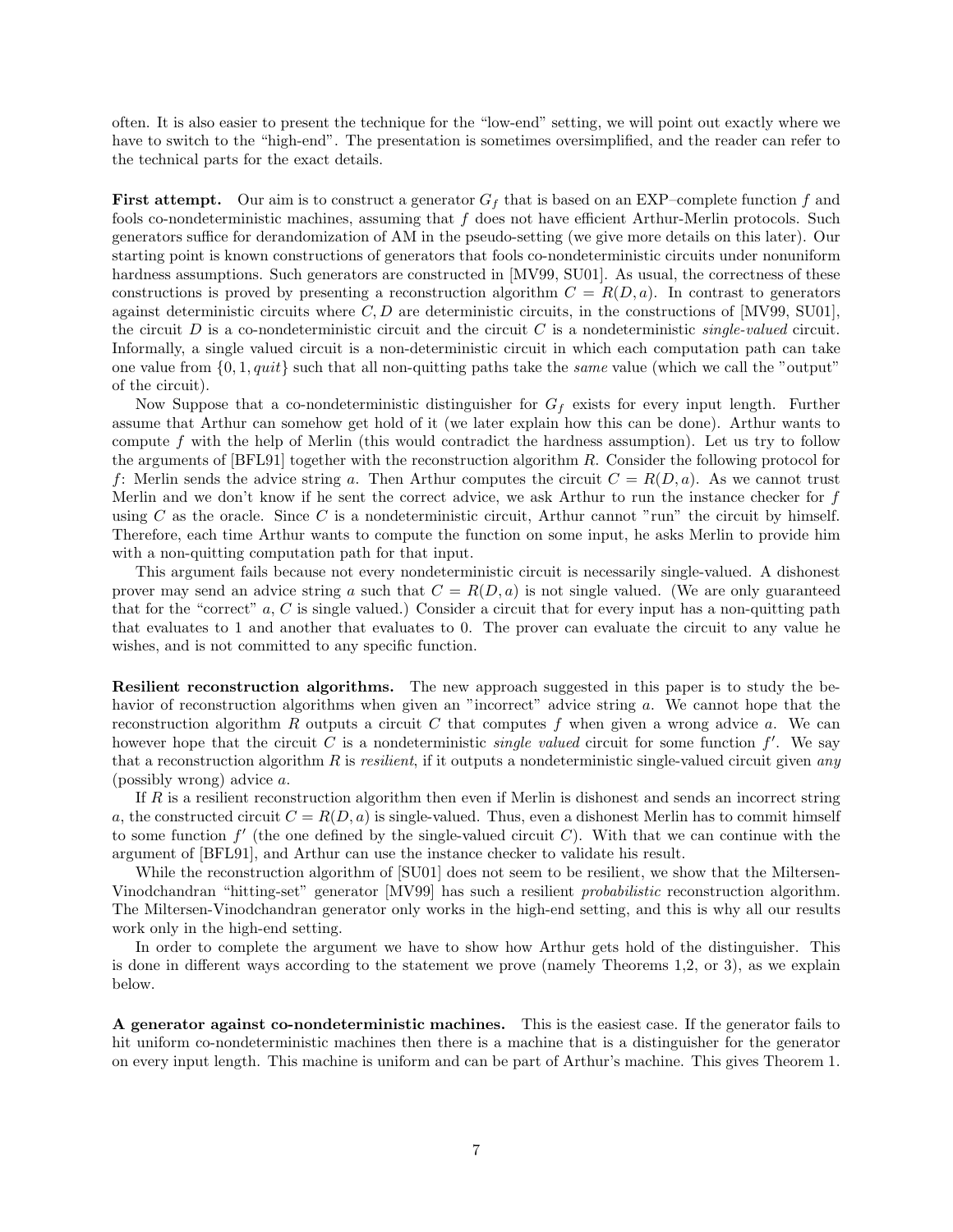Gap theorems for AM. If the generator fails to derandomize a language  $L$  in AM, then for every input length n there is an instance  $x_n$  on which the derandomization failed. It is standard that  $x_n$  gives rise to a co-nondeterministic distinguisher for  $G_f$ . The problem we face now is how to find the "refuting" input  $x_n \in \{0,1\}^n$ . As we explained earlier this exact problem appears in most uniform derandomization works [IW98, Kab00, Lu01, TV02]. Previous works did not solve the problem, but rather weakened the result by requiring the derandomization to succeed in the pseudo-setting. In our case this means that if  $G_f$  fails to derandomize  $L \in AM$  in the pseudo-setting, then there exists a uniform machine (the refuter) that on input n presents  $x_n$  that defines a co-nondeterministic machine  $D_n$  that distinguishes  $G_f$ . Arthur can use this refuter to obtain  $D_n$ . This gives Theorem 2.

Surprisingly, in the case of AM  $\cap$  coAM (Theorem 3) we do not have to settle for pseudo-setting derandomization. Instead of using the refuter, we now ask the prover to supply us with a correct refuting input  $x_n$ . Ofcourse, we should be wary of dishonest provers supplying incorrect inputs  $x_n$  (namely, inputs on which the derandomization hasn't failed) that do not lead to distinguishing algorithms  $D_n$ . It turns out that the Miltersen-Vinodchandran generator is even more resilient than what we required above. Namely, it is resilient not only in  $a$ , but also has the following resiliency property in  $D$ : Whenever  $D$  answers "zero" on few inputs (regardless of being a distinguisher or not), for every a,  $R(D, a)$  is single-valued. This added resiliency is the basis for our improved result for AM ∩ coAM. It means that we can trust Merlin to send  $x_n$ as long as he can prove that  $D_n$  answers "zero" on few inputs.

In the case of AM ∩ coAM, Merlin can prove to Arthur that  $x_n$  isn't in the language. This means that the AM protocol will accept  $x_n$  with very low probability, which translates into a guarantee that  $D_n$  answers "zero" on few inputs.

## 2.3 A note on "infinitely often"

The appearance of "infinitely often" is an unavoidable technicality in hardness versus randomness tradeoffs. We have so far ignored this technicality and we strongly suggest the reader to ignore these issues at a first reading. In fact, we encourage the reader to practice this strategy by ignoring the next paragraph in which we explain how we handle "infinitely often" in our argument.

Usually, hardness versus randomness tradeoffs come in two versions according to the positioning of the "infinitely often". It is helpful to state the tradeoff in the contra-positive.

- 1. If the derandomization of the randomized class fails almost everywhere then the function is easy almost everywhere.
- 2. If the derandomization of the randomized class fails infinitely often then the function is easy infinitely often.

Most proofs work in an "input length to input length basis". That is, for every input length of  $f$  on which the generator based on f fails the proof uses a distinguisher to show that f is easy on that length.<sup>7</sup> This usually suffices to achieve both versions above. However, in a uniform tradeoff there is a subtlety concerning the second version. suppose that there are infinitely many lengths  $n$  on which a given function  $D: \{0,1\}^* \to \{0,1\}$  is a distinguisher for a generator. It is important to observe that using a hard function with input length  $\ell$ , the generator outputs  $m(\ell) >> \ell$  bits. Thus, the same length  $\ell$  is used against many different input lengths of D - the input lengths between  $m(\ell - 1)$  and  $m(\ell)$ . This poses a problem, when trying to use the distinguisher D to show that f is easy on length  $\ell$  we have to choose a length n in the range above and might miss the "interesting" lengths on which  $D$  is a distinguisher. Nonuniform tradeoffs can bypass this problem by hardwiring the "interesting n" to the circuit. We do not know how to overcome this difficulty in Theorem 2. We overcome this difficulty in theorems 1,3 by having Merlin send the "good" length n. In these cases we use additional properties of the distinguisher D to argue that a dishonest prover cannot cheat by sending "bad" lengths.

<sup>7</sup>We remark that the proof of [IW98] has a different structure and requires that the generator fails on all input lengths.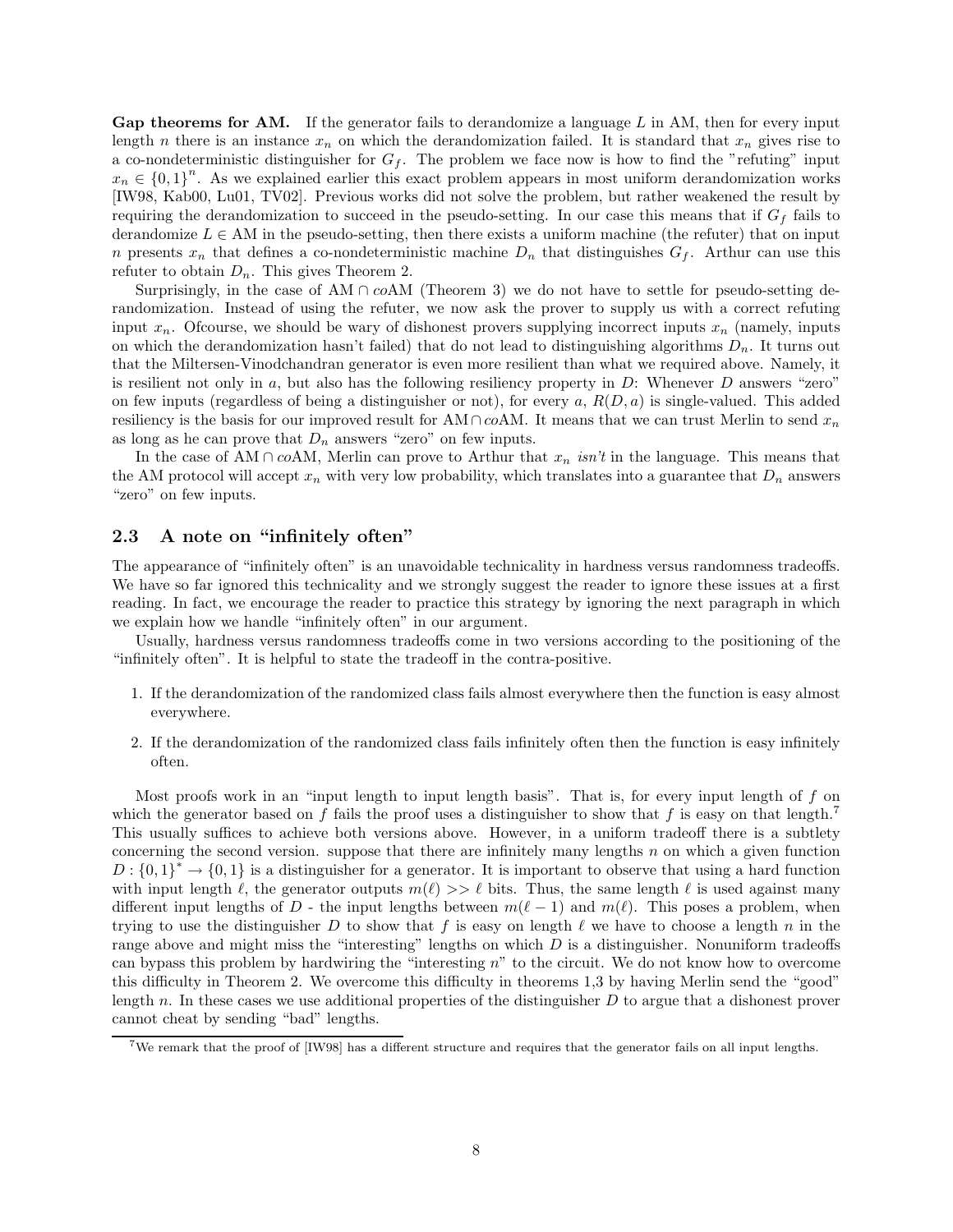## 3 Preliminaries

The density of a set  $S \subseteq \{0,1\}^n$ , denoted  $\rho(S)$ , is  $\rho(S) = \frac{|S|}{2^n}$ . The density of a circuit D over Boolean inputs of length m is  $\rho(D) = \rho({y \in {0,1}^m \mid D(y) = 1})$ . For a language L and an input x,  $L(x)$  is one if the input is in the language and zero otherwise. For a language  $L$  and an input length  $n$ , we define  $L_n = L \cap \{0,1\}^n$ . The notation  $z \leftarrow U_m$  denotes picking z uniformly at random from  $\{0,1\}^m$ . In this notation  $\rho(L_n) = \Pr_{x \leftarrow U_n}[L_n(x) = 1]$ . For a class of languages C we define the class

[io]  $C = \{L : \exists M \in C \text{ s.t. for infinitely many } n, L_n = M_n\}$ 

## 3.1 Complexity Classes

We denote  $\text{EXP} = \text{DTIME}(2^{poly(n)})$ ,  $E = \text{DTIME}(2^{O(n)})$  and  $\text{SUBEXP} = \bigcap_{\epsilon > 0} \text{DTIME}(2^{n^{\epsilon}})$ . We let NEXP, NE and NSUBEXP be their nondeterministic analogs respectively. We define the non-standard class coNTIME<sub> $\gamma(T(n))$ </sub> to be the class of languages L solvable by a coNTIME(n) machine, and  $\rho(L_n) \geq \gamma$  for every  $n \in N$ .

**Definition 5** (nondeterministic circuits) A nondeterministic Boolean circuit  $C(x, w)$  gets x as an input and w as a witness. We say  $C(x) = 1$  if there exists a witness w such that  $C(x, w) = 1$ , and  $C(x) = 0$ otherwise. A co-nondeterministic circuit is defined similarly with  $C(x) = 0$  if there exits a witness w such that  $C(x, w) = 0$  and  $C(x) = 1$  if  $C(x, w) = 1$  for all witnesses w.

Next, we define classes of languages that have Arthur-Merlin games (or protocols).

**Definition 6** (AM) A language L belongs to  $AMTIME_{\epsilon(n)}(TIME = t(n), Collins = m(n))$  if there exists a constant-round public-coin interactive protocol  $(P, V)$  such that the verifier uses at most  $m(n)$  random coins, the protocol takes at most  $t(n)$  time, and,

- (Completeness) For every  $x \in L$  the verifier V always accepts when interacting with P, and,
- (Soundness) For every  $x \notin L$  and every possibly dishonest prover  $P^*$ , the probability V accepts when interacting with  $P^*$  is at most  $\epsilon(n)$ .

If  $\epsilon$  is omitted then its default value is 1/2. If we are not interested in the number of coins we omit it. The class AM denotes the class  $\bigcup_{c>0} AMTIME_{\frac{1}{2}}(n^{c})$ .

The original definition of [BM88] has two-sided error, but it was shown in [FGM<sup>+</sup>89] that this is equivalent to the one-sided version. Also, by the results of [BM88] and [GS89], a language has a constant-round interactive proof of complexity  $t(n)$ , if and only if it has a two round protocol of complexity  $poly(t(n))$ , where Arthur sends his public random coins to Merlin and Merlin answers.

We will need a non-standard infinitely often version of the class AMTIME, in which the soundness condition holds for every input length but the completeness holds only for infinitely many input lengths. We denote this class by {io–AMTIME} .

**Definition 7** ({io–AMTIME} ) A language L belongs to {io–AMTIME}  $_{\epsilon(n)}(TIME = t(n), CONS = m(n))$ if there exists a constant-round public-coin interactive protocol  $(P, V)$  such that the verifier uses at most  $m(n)$ random coins, the protocol takes at most  $t(n)$  time, and the completeness condition in definition 6 holds for infinitely many input lengths and the soundness condition of definition 6 holds for all input lengths.

**Remark 8** It is instructive to compare [io] AM and  $\{io-AM\}$ . For a language L to be in [io] AM there should be a language  $M \in AM$  such that infinitely often M agrees with L. In particular, for every input length, M should define some language such that there is a non-negligible gap between the acceptance probability of inputs in the language and outside it. In contrast, the  $\{io-AM\}$  definition does not impose any restriction on positive instances of lengths that are not in the good infinite sequence, however, false proofs cannot be given even for these input lengths.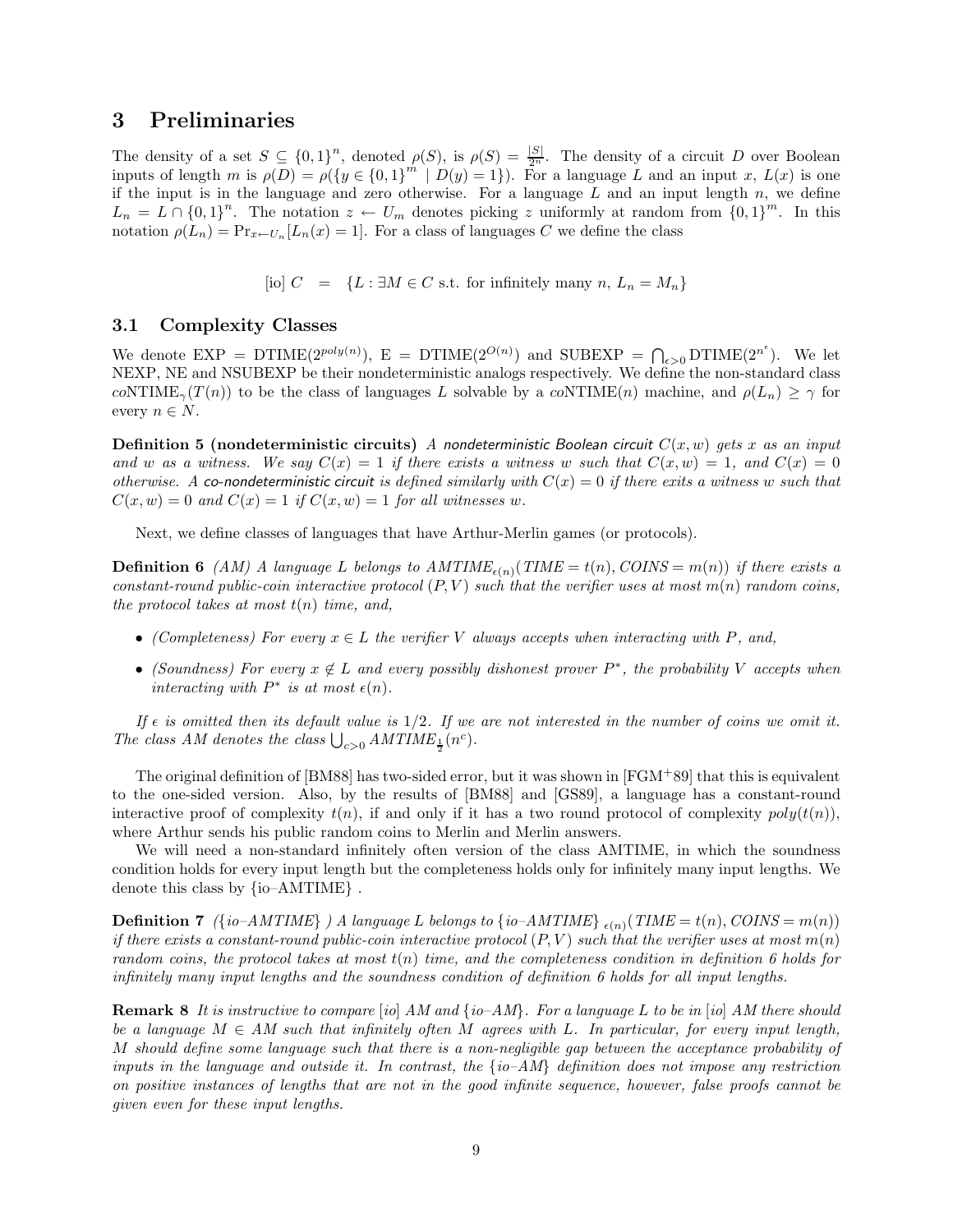This strange "io" notion comes in when trying to reduce between different problems. Suppose there is a linear time (or polynomial time) Karp-reduction from problem  $A$  to problem  $B$ . This means that if  $B$  is in AM then A is in AM. However, suppose that B is only known to be in [io] AM. It does not follow that A is also in [io] AM. Nevertheless, replacing [io] AM by  $\{io-AM\}$  (and requiring some additional properties of B) the conclusion does follow. See Lemma 17.

## 3.2 Single valued proofs

The notion of proofs (e.g., NP proofs or interactive proofs) is asymmetric in nature, the prover can prove membership in a language but is unable to give false proofs of membership. The symmetric version of such proofs is where the prover can prove membership or non-membership in a language and can not give false proofs. It is not hard to see that if a language  $L$  has such a symmetric proof system, then both  $L$  and  $L$ have a one-sided proof system. Nevertheless, as we extensively use this notion we explicitly define it. We begin with non-deterministic circuits:

**Definition 9 (Nondeterministic SV circuits)** A nondeterministic SV (single-valued) circuit  $C(x, w)$  has three possible outputs: 1,0 and quit such that all non-quit paths are consistent, i.e., for every input  $x \in$  ${0,1}^n$ , either  $\forall_w C(x,w) \in {0,quit}$  or  $\forall_w C(x,w) \in {1, quit}$ . We say that  $C(x) = b \in {0,1}$  if there exists at least one w such that  $C(x, w) = b$ , and then we say that w is a proof that  $C(x) = b$ . When no such w exists we say that  $C(x) = quit$ .

We say that C is a nondeterministic TSV (total single-valued) circuit if for all  $x \in \{0,1\}^n$   $C(x) \neq quit$ , *i.e.*, C defines a total function on  ${0,1}^n$ . Otherwise, we say that it is a nondeterministic PSV (partial single-valued) circuit.

It is easy to see that a Boolean function f has a nondeterministic TSV circuit of size  $O(s(n))$  if and only if f has both a nondeterministic and a co-nondeterministic circuits of size  $O(s(n))$ . We next define single valued AM protocols. We remind the reader that for a language L we let  $L(x)$  be one if  $x \in L$  and zero otherwise.

**Definition 10 (SV–AM protocols)** A language L has a  $SV$ – $AMTIME_{\epsilon(n)}(TIME = t(n), COINS = m(n))$ protocol if there exists a constant-round public-coin interactive protocol  $(P, V)$  such that on input  $(x, b) \in$  ${0,1}^{n+1}$  the verifier uses at most  $m(n)$  random coins, the protocol takes at most  $t(n)$  time, and,

- 1. (Completeness) For every x, when interacting with the honest prover P, the verifier V accepts  $(x, L(x))$ with probability at least  $1 - \epsilon(n)$ .
- 2. (Soundness) For every x and every possibly dishonest prover  $P^*$ , the probability V accepts  $(x, 1 L(x))$ is at most  $\epsilon(n)$ .

If soundness holds for every input length, but completeness holds only for infinitely many input lengths we say that L has a  $\{SV-i\text{o}-AMTIME\}_{\epsilon(n)}(t(n), m(n))$  protocol.

Clearly, if L has a SV-AMTIME<sub> $\epsilon(n)$ </sub> $(t(n), m(n))$  protocol (resp. {SV-io-AMTIME}  $_{\epsilon(n)}(t(n), m(n))$ protocol) then  $L \in \text{AMTIME}_{\epsilon(n)}(t(n), m(n))$  (resp.  $L \in \{\text{io-AMTIME}\}_{\epsilon(n)}(t(n), m(n))$ ).

As usual if we are not interested in the number of coins we omit it. If the  $\epsilon$  is omitted then its default value is 0.1.

### 3.3 Generators

A generator is a function  $G: \{0,1\}^k \to \{0,1\}^m$  for  $m > k$ . We think of G as "stretching" k bits into m bits. We say a generator  $G$  is:

•  $\epsilon$ -hitting for a class A if for every function  $h: \{0,1\}^m \to \{0,1\}$  in A such that  $\Pr_{z \leftarrow U_m}[h(z) = 1] > \epsilon$ there exists a  $y \in \{0,1\}^k$  such that  $h(G(y)) = 1$ .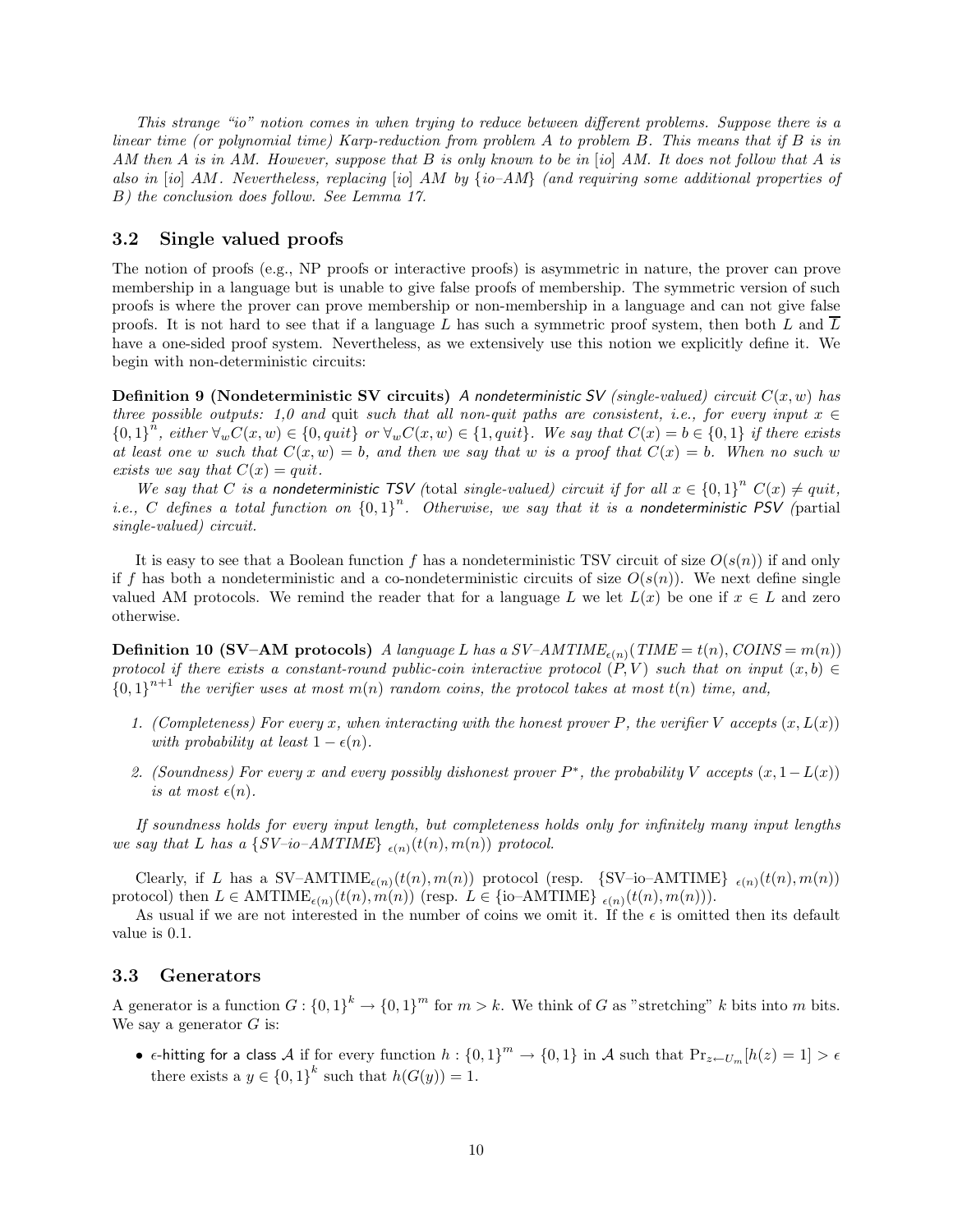•  $\epsilon$ -pseudo-random for  $\mathcal{A}$ , if for every function  $h: \{0,1\}^m \to \{0,1\}$  in  $\mathcal{A}$ , it holds that

$$
|\Pr_{y \leftarrow U_k}[h(G(y)) = 1] - \Pr_{z \leftarrow U_m}[h(z) = 1]| \quad < \quad \epsilon
$$

Note that every  $\epsilon$ -pseudo-random generator is also  $\epsilon$ -hitting.

We will be interested in  $\mathcal{A}$ 's such as functions computed by deterministic circuits of some size  $t(m)$ , nondeterministic circuits, co-nondeterministic circuits, etc. When  $G$  is not hitting (pseudo-random) for  $A$ we call a function  $h \in \mathcal{A}$  that violates the condition above an  $\epsilon$ -distinguisher for G.

We often think of a generator G as a sequence  $G_k: \{0,1\}^k \to \{0,1\}^{m=m(k)}$  defined for every  $k \in N$ . Given an  $h: \{0,1\}^m \to \{0,1\}$  we can try and fool it by choosing the smallest k such that  $m(k) \geq m$ , and using  $G_k$ . When considering a sequence  $h = h_m$  of functions. We can define two notions of hitting (pseudo-random) generators according to whether the generator succeeds almost everywhere or just infinitely often.

**Definition 11** Let  $h = \{h_m\}$  be a sequence of functions  $h_m : \{0, 1\}^m \to \{0, 1\}.$ 

- $G: \{0,1\}^k$  →  $\{0,1\}^{m(k)}$  is  $\epsilon$ -hitting (pseudo-random) for h if for every  $m \in N$ , taking k to be the smallest number such that  $m(k) \ge m$ ,  $G_k$ :  ${0,1}^k \rightarrow {0,1}^{m(k)}$  is  $\epsilon$ -hitting (pseudo-random) for  $h_m$ .
- $\bullet$   $G: \{0,1\}^k \rightarrow \{0,1\}^{m(k)}$  is [io]  $\epsilon$ -hitting (pseudo-random) for h if for infinitely many input lengths  $m \in N$ , taking k to be the smallest number such that  $m(k) \ge m$ ,  $G_k$ :  $\{0,1\}^k \to \{0,1\}^{m(k)}$  is  $\epsilon$ -hitting (pseudo-random) for  $h_m$ .

Current PRG constructions, under the hardness vs. randomness paradigm, take a hard function  $f$ :  ${0,1}^{\ell} \rightarrow {0,1}$  and use it to build a PRG  $G_f: {0,1}^{k(\ell)} \rightarrow {0,1}^{m(\ell)}$ . We say that a construction G is a black-box generator if for every function  $f: \{0,1\}^{\ell} \to \{0,1\}$  it defines a function  $G_f: \{0,1\}^{k(\ell)} \to \{0,1\}^{m(\ell)}$ , and furthermore it is possible to compute  $G_f$  in time polynomial in its output length when given oracle access to  $f$ . We remark that all existing constructions are black-box generators. If  $G$  is black-box then we sometimes denote it by  $G_{\ell} : \{0,1\}^{k(\ell)} \to \{0,1\}^{m(\ell)}$ , meaning that when  $G_{f}$  is given access to a Boolean function f on  $\ell$ bits it constructs from it a function  $G_f: \{0,1\}^{k(\ell)} \to \{0,1\}^{m(\ell)}$ . We use the notation  $G_f$  when we want to emphasize that we work with a specific function  $f: \{0,1\}^{\ell} \to \{0,1\}$ . When we want to emphasize both the specific function f and the input length  $\ell$  that we are currently working with, we use  $G_{f,\ell}$ . We sometimes add  $m = m(\ell)$  as a subscript to emphasize the output length of the generator.

### 3.4 Pseudo Classes

In this section we define the notion of *uniform* indistinguishability which is sometimes called "the pseudo setting". For the purposes of this paper, we define only indistinguishability with respect to nondeterministic observers. Indistinguishability with respect to other observers (e.g. deterministic, probabilistic) can be similarly defined. The following definitions and notations are adopted from [Kab00].

**Definition 12** We say that two languages  $L, M \subseteq \{0, 1\}^*$  are NTIME( $t(n)$ )-distinguishable a.e. (almost everywhere), if there exists a nondeterministic length-preserving procedure REF (which we call a refuter), that runs in time  $t(n)$ , such that for all but finitely many n's, R on input  $1^n$  has at least one accepting computation path, and on every accepting path it outputs an instance x such that  $x \in L\Delta M$  (where  $L\Delta M$ is the symmetric difference between L and M). If this holds only for infinitely many  $n$ 's, we say that L and M are  $NTIME(t(n))$ -distinguishable i.o. (infinitely often).

If L and M are not  $NTIME(t(n))$ -distinguishable a.e. (resp. i.o.), we say that they are  $NTIME(t(n))$ indistinguishable i.o. (resp. a.e.).

**Definition 13** Given a complexity class C of languages over  $\{0,1\}^*$  we define the complexity classes:  $[pseudo(NTIME(t(n)))] \mathcal{C} = \{L : \exists M \in \mathcal{C} \text{ s.t. } L \text{ and } M \text{ are } NTIME(t(n)) - indistinguishable a.e.\}$  $[io-pseudo(NTIME(t(n)))]$   $C = \{L : \exists M \in \mathcal{C} \text{ s.t. } L \text{ and } M \text{ are } NTIME(t(n)) - indistinguishable i.o.\}$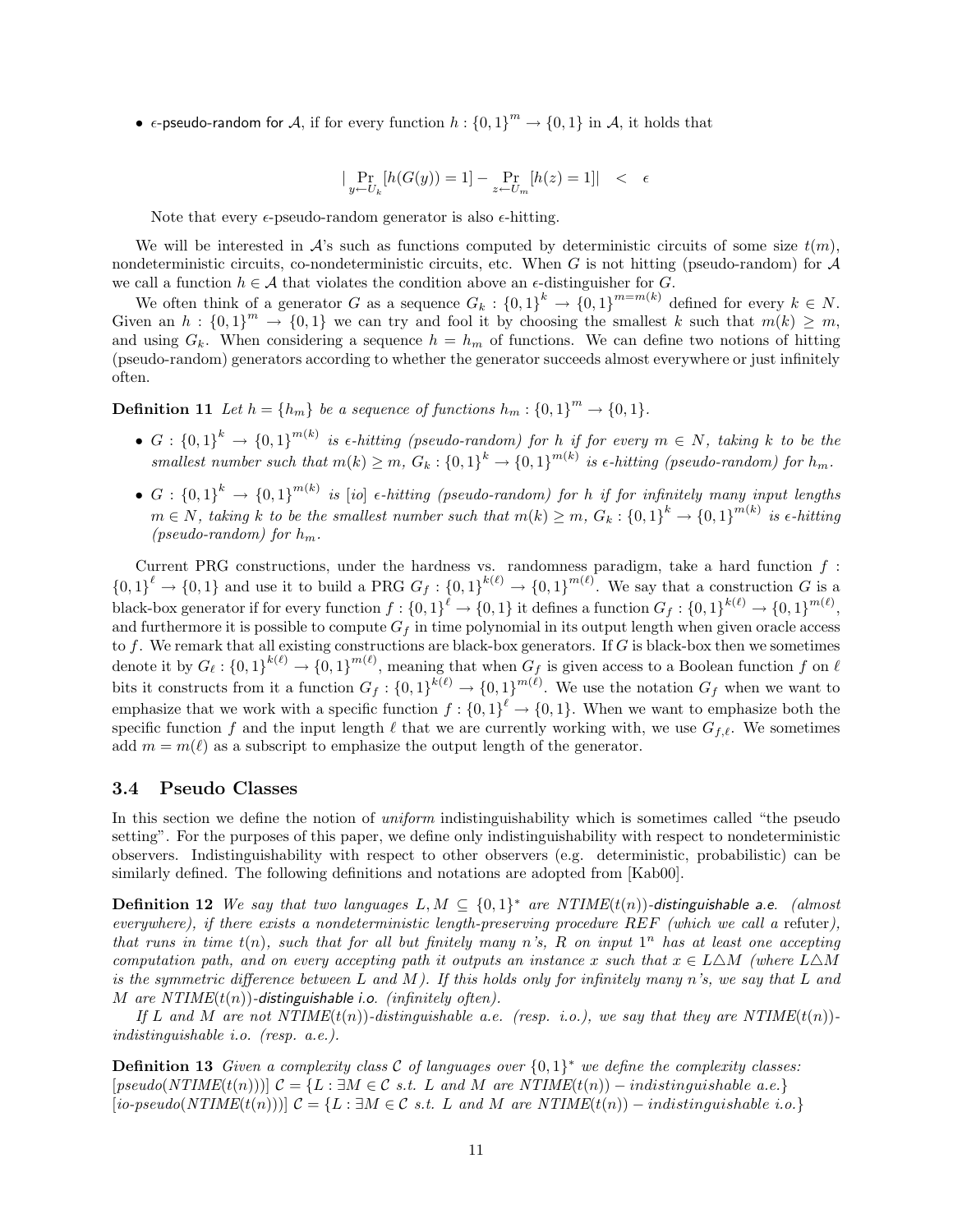We remark that if the refuters have unlimited computational power, then the  $[io-pseudo(C)]$  definition coincides with the standard notion of  $[$ io $]$   $C$ .

Remark 14 We choose to use the notion of [Kab00] with nondeterministic refuters. This notion is incomparable to that of [IW98]. The notion of refuter used in [IW98] concerns average case complexity. In [IW98] a refuter (relative to some samplable distribution  $\mu$ ) is a probabilistic algorithm which outputs a counterexample x with non-negligible probability. Thus, if two languages  $L$  and  $M$  are indistinguishable (relative to some samplable distribution) then they agree with high probability on a random input.

Our results can work relative to such a probabilistic refuter. However we have to use refuters which output a counterexample with high probability (significantly larger than a  $1/2$ ). It is important to observe that it doesn't immediately follow that one can amplify the success probability of a refuter (that is convert a refuter which outputs a counterexample with non-negligible probability into one which outputs a counterexample with high probability). The obvious strategy for performing this amplification requires sampling many candidates x and the ability to check whether a given input is a counterexample. This was done by [IW98] in the scenario of BPP but seems harder for AM.<sup>8</sup>

### 3.5 Instance Checking

Blum and Kannan [BK95] introduced the notion of instance checkers. We give a slight variation on their definition.

Definition 15 An instance checker for a language L, is a probabilistic polynomial-time oracle machine  $IC^{O}(y,r)$  whose output is 0, 1 or fail and such that,

- For every input y,  $Pr_r[IC^L(y, r) = L(y)] = 1$ .
- For every input  $y \in \{0,1\}^{\ell}$  and every oracle L',  $Pr_r[IC^{L'}(y,r) \notin \{L(y), fail\}] \leq 2^{-\ell}$ .
- It follows from [BFL91, AS98] that:

Theorem 16 For every complete problem in E, under linear-time reductions, there is a constant c and an instance checker for the problem that makes queries of length exactly  $cl$  on inputs of length  $\ell$ .

The next Lemma allows us to use a fixed function  $f$  and a fixed instance checker in the constructions. We prove:

Lemma 17 There is a function f that is E-complete under linear-time reductions, and the following holds,

- There is a constant c and an instance checker for  $f$  that makes queries of length exactly c $\ell$  on inputs of length  $\ell$ .
- If  $f \in \bigcap_{\beta>0} AMTIME(2^{\beta n})$  then  $E \subseteq \bigcap_{\beta>0} AMTIME(2^{\beta n})$ .
- If f has a {SV-io-AMTIME}  $_{\frac{1}{2}}(2^{O(\beta n)})$  protocol for every  $\beta > 0$ , then so does every language in E. In particular, if f has such a protocol then  $E \subseteq \bigcap_{\beta>0} \{io-AMTIME\}$   $\frac{1}{2}(2^{O(\beta n)})$ .

**Proof:** Let f be the characteristic function of the following language:  $\{(M, x, c) : M \text{ is a (padded)}\}$ description of a deterministic machine that accepts x in time at most  $c$ . By "padded description" we mean that M is a string with a (possibly empty) prefix of zeros, followed by a description of a machine that starts with the bit 1. It is easy to verify that this language is complete in E under linear-time reductions. An important property of this function is that there is a simple mapping reduction from instances of input length

<sup>8</sup>One of the reasons is that BPP algorithms can run a given deterministic circuit whereas AM protocols cannot run a given co-nondeterministic circuit. Loosely speaking, to check that a given x is a counterexample one converts x into a "distinguisher" circuit" to some generator and checks that the circuit is indeed a distinguisher. However, in the case of AM this circuit is co-nondeterministic and thus, it seems hard to perform this check by an Arthur-Merlin protocol. We remark that there are also some additional difficulties.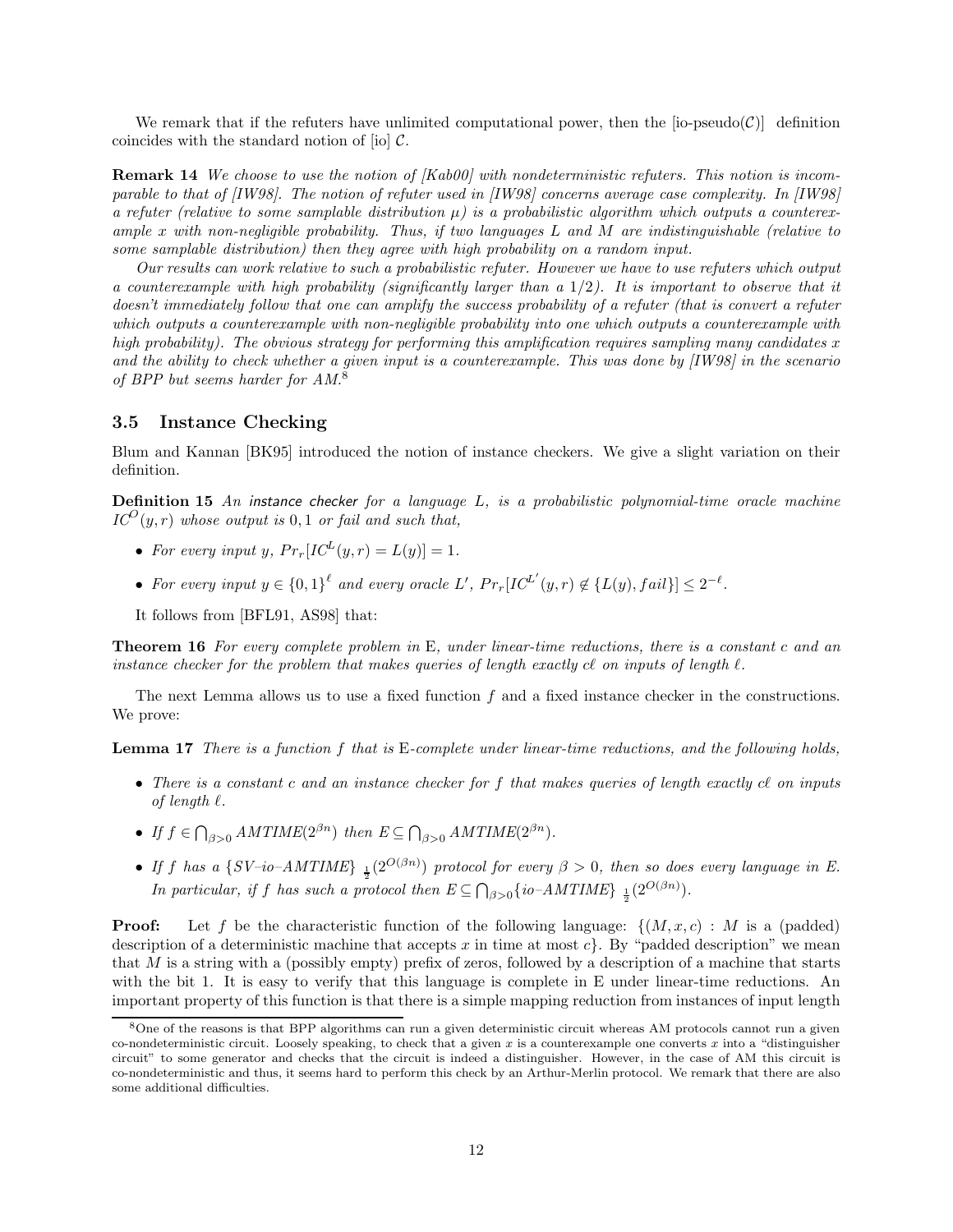$n$  to instances of input lengths larger than n, just by padding the description of the machine. We say that this reduction embeds instances of length n into instances of length  $m > n$ .

The first two items follow directly from the fact that f is E-complete (together with Theorem 16). we prove the third item. Let  $g \in E$ . Then there exists a linear-time reduction from g to f mapping inputs of length  $\ell$  to inputs of length  $d\ell$ , for some constant d. Consider the following protocol for g: on input  $y \in \{0,1\}^{\ell}$  and  $b \in \{0,1\}$ , apply the reduction from g to f mapping y to  $y' \in \{0,1\}^{\ell\ell}$ . Next, the prover specifies an input length between  $d\ell$  and  $d(\ell + 1)$ . Embed y' into an instance y'' of the specified length, and then run the {SV-io-AMTIME}  $_{\frac{1}{2}}(2^{O(\beta n)})$  protocol for f on  $(y'', b)$  and answer accordingly.

To see correctness observe that by the properties of  $\{SV-io-AMTIME\}$  protocols, for every y, no prover can convince the verifier to accept the wrong answer  $1 - g(y)$  with probability larger than 0.1 (because soundness always holds, in particular for inputs of length  $|y''|$ ). Furthermore, there are infinitely many input lengths  $\ell$  for which the (honest) prover can find a good input length between d $\ell$  and  $d(\ell + 1)$  where the  $\{SV-io-AMTIME\}$   $\frac{1}{2}(2^{O(\beta n)})$  protocol for f works well, and therefore on these input lengths the prover can convince the verifier to accept  $g(y)$  with probability at least 0.9.  $\Box$ 

#### 3.6 Deterministic Amplification

We will use explicit constructions of dispersers to reduce the error probability of algorithms and generators.

**Definition 18** [Sip88] A function Dis:  ${0,1}^{\hat{m}} \times {0,1}^t \rightarrow {0,1}^m$  is an  $(u, \eta)$ -disperser if for every set  $S \subseteq \{0,1\}^{\hat{m}}$  of size  $2^u$ ,  $\rho(Dis(S, \cdot)) \geq 1 - \eta$ .

The following technique is taken from [Sip88] (see also the survey papers [Nis96, NTS99, Sha02] for more details). Say we have a one-sided probabilistic algorithm  $A$  using  $m$  random coins and having success probability  $\frac{1}{2}$ . We design a new algorithm  $\widehat{A}$  using a few more random bits and having a much larger success probability  $\gamma$ , as follows. We use a  $(\hat{m} - \log(\frac{1}{1-\gamma}), \frac{1}{2})$ -disperser  $Dis : \{0,1\}^{\hat{m}} \times \{0,1\}^t \to \{0,1\}^m$ . Algorithm  $\widehat{A}$  picks  $x \in \{0,1\}^{\widehat{m}}$  and accepts the input iff for some  $r \in \{0,1\}^t$  A accepts with the random coins  $Dis(x, r) \in \{0, 1\}^m$ . It is not difficult to verify (and we do that soon) that  $\widehat{A}$  success probability is at least  $\gamma$ .

We need this amplification in two settings. One, is where we want to amplify the success probability of AM protocols. The other, is where we want to amplify the hitting properties of a generator. I.e., given a generator that is hitting very-large sets, we want to design a new generator that is hitting even smaller sets. Details follow.

#### 3.6.1 Amplifying AM

Following [MV99] we need AM protocols to have extremely small error probability, not only small with respect to the input length but also small with respect to the number of random coins. Using dispersers we have:

**Lemma 19** (Implicit in [MV99]) There exists some constant  $\Delta > 1$ , such that for every  $0 < \delta < 1$ ,  $AMTIME_{1/2}(n^c) \subseteq AM_{2^{-m+m\delta}}(TIME = m^{2\Delta}, COINS = m = O(n^{c/\delta})).$ 

Similar amplifications of the success probability of single-valued Arthur-Merlin protocols are also true.

#### 3.6.2 Amplifying Hitting-Set Generators

Given a generator that is hitting very large sets we want to design a new generator that is hitting even smaller sets. The penalty is that the new generator uses a (slightly) larger seed and outputs a (slightly) shorter sequence. The following lemma shows how to do that for the case of generators against co-nondeterministic circuits, which is the relevant class for this paper. However, the same arguments apply for other classes as well.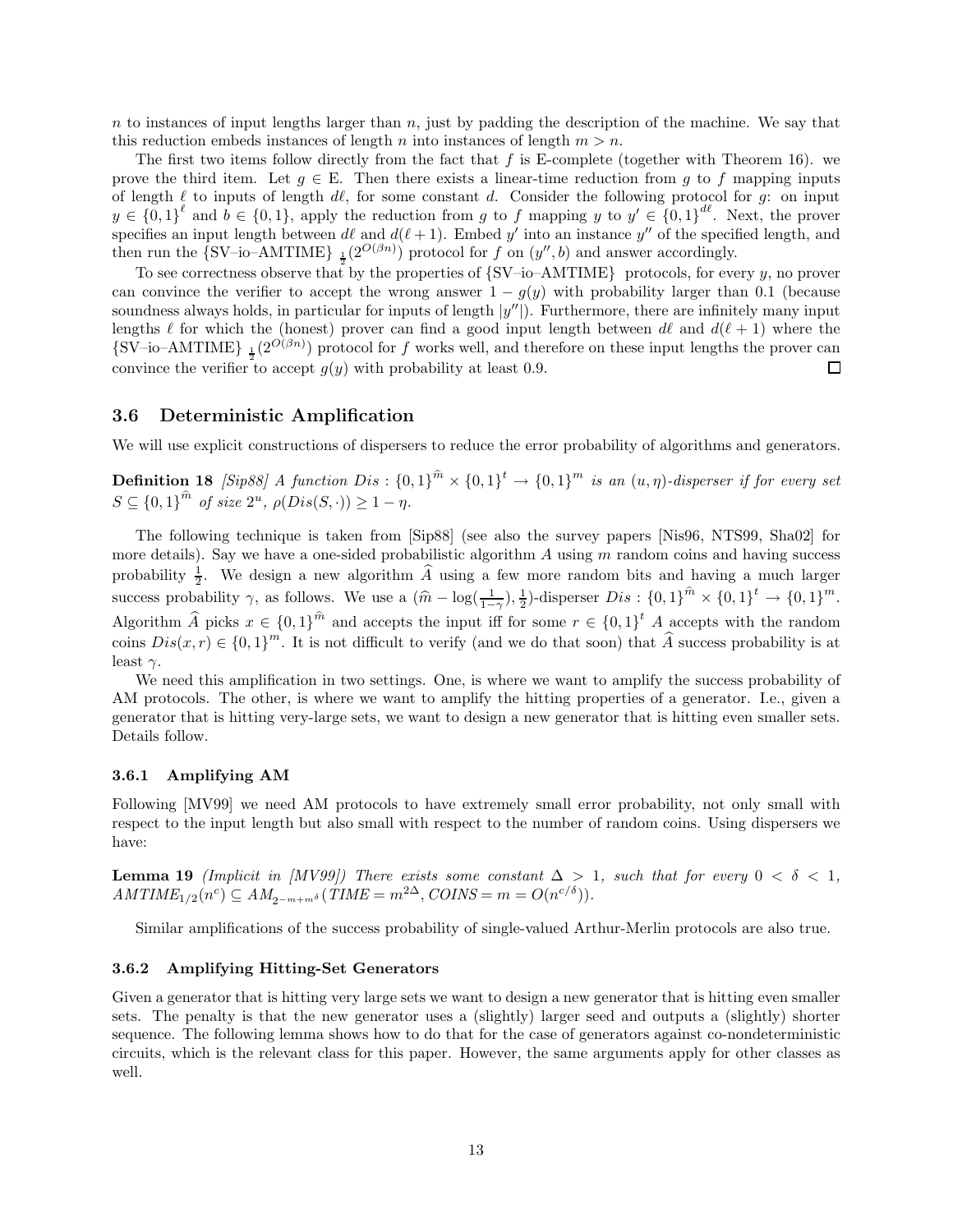**Lemma 20** Let  $G_{\ell} : \{0, 1\}^{k(\ell)} \to \{0, 1\}^{m(\ell)}$  be an efficient generator with  $k(\ell) \geq \log(m(\ell))$ . Then, there exists another efficient generator  $\widehat{G}_{\ell} : \{0, 1\}^{k(\ell)} \to \{0, 1\}^{\widehat{m}(\ell)}$  with

- $\hat{k}(\ell) = k(\ell) + O(\log(m(\ell))) = O(k(\ell)),$
- $\widehat{m}(\ell) = m \log(\frac{1}{1-\gamma})$ , and such that
- For every algorithm  $\hat{D}$  running in co-nondeterministic time  $T \geq m$  there exists an algorithm D running in co-nondeterministic time  $poly(T)$  such that
	- $-If \rho(\widehat{D}) \geq \frac{1}{2}$  then  $\rho(D) \geq \gamma$ .
	- $-$  If  $\widehat{D}$   $\frac{1}{2}$ -distinguishes  $\widehat{G}_\ell$  then D  $\gamma$ -distinguishes  $G_\ell$ .

**Proof:** We use an explicit construction of a  $(\hat{m} = m - \log(\frac{1}{1-\gamma}), \frac{1}{2})$ -disperser

$$
Dis : \{0,1\}^m \times \{0,1\}^{t=O(\log(m))} \to \{0,1\}^{\hat{m}}
$$

given by [SSZ98] (see also [TS98, TSUZ01]). We define

$$
\widehat{G}(seed, r) = Dis(G(seed), r).
$$

Define  $D: \{0,1\}^m \to \{0,1\}$  by  $D(x) = 1$  iff there exists some  $r \in \{0,1\}^t$  such that  $\widehat{D}(x,r) = 1$ . Note that D can be implemented in co-nondeterministic time  $\text{poly}(T, 2^t) = \text{poly}(T)$ . Now,

- Suppose  $\rho(\widehat{D}) \geq \frac{1}{2}$ . I.e., if we let  $S \subseteq \{0,1\}^{\widehat{m}}$  be the set of  $\widehat{x} \in \{0,1\}^{\widehat{m}}$  such that  $\widehat{D}(\widehat{x}) = 0$ , then  $\rho(S) \leq \frac{1}{2}$ . Let  $X \subseteq \{0,1\}^m$  be the set of  $x \in \{0,1\}^m$  such that for every  $r \in \{0,1\}^t$ ,  $Dis(x,r) \in S$ . By the definition of dispersers we have that  $|X| \le 2^{\hat{m}} = 2^{m-\log(\frac{1}{1-\gamma})}$ . Thus,  $1-\rho(D) \le 2^{-\log(\frac{1}{1-\gamma})} = 1-\gamma$ and  $\rho(D) \geq \gamma$ .
- Suppose that in addition  $\widehat{D}$  :  ${0, 1}^{\widehat{m}} \to {0, 1}$  is a  $\frac{1}{2}$ -distinguisher for  $\widehat{G}$ . I.e., for every (seed, r) we have  $\widehat{D}(\widehat{G}(seed, r)) = 0$ . It follows that  $D(G(seed)) = 0$  for every seed, and D is a  $\gamma$ -distinguisher for  $G_{\ell}$ .

#### $\Box$

## 4 The MV-generator and resilient reconstructions

#### 4.1 The Miltersen-Vinodchandran Generator

Let  $f: \{0,1\}^{\ell} \to \{0,1\}$ . We look at f as a d-variate polynomial  $f: H^d \to \{0,1\}$  where  $|H| = h = 2^{\ell/d}$ . For a field F with  $q \ge 2h$  elements and  $H \subseteq F$ , let  $\hat{f}$  be the low degree extension of f [BFLS91]. That is,  $\hat{f}$  is the unique multi-variate polynomial  $\hat{f}: F^d \to F$  that extends f and has degree at most  $h-1$  in each variable. We let  $e_i = (0, \ldots, 0, 1, 0, \ldots, 0)$  be the *i*'th basis vector of  $F^d$ , with one in the *i*'th coordinate and zeros everywhere else. For  $w \in F^d$ , the points  $\{w + ae_i \mid a \in F\}$  lie on an axis-parallel line that passes through w with direction i. The restriction of the multi-variate polynomial  $\hat{f}$  to that line is a univariate polynomial of degree at most  $h-1$ , and we denote it by  $\hat{f}|_{w+Fe_i}$ . The generator MV :  $\{0,1\}^k \to \{0,1\}^m$ ,

$$
MV = MV_{f,\ell,m,d,h,q} : [d] \times F^d \to F_{h-1}
$$

is defined by: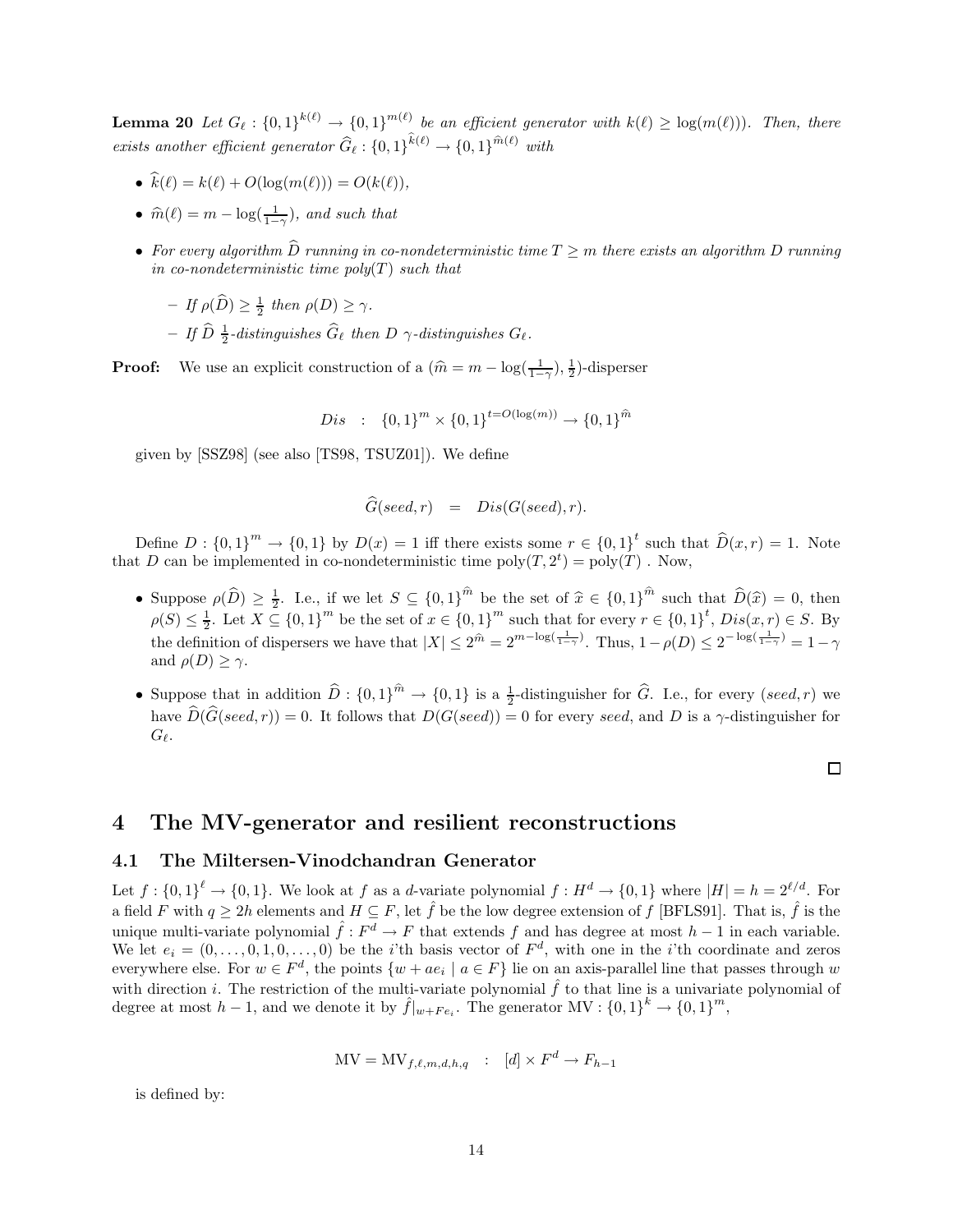$$
\mathbf{MV}_{f,\ell,m,d,h,q}(i,w) = \hat{f}|_{w + Fe_i}
$$

where  $F_{h-1}$  is the set of all degree  $h-1$  univariate polynomials over F. Note that MV is a black-box generator. We often omit some (or all) of the subscripts. We now fix some of the parameters involved in the construction as a function of  $\ell$  and some auxiliary parameter  $0 < \delta < 1$ . We choose:  $q = 2h$  and  $d = 1/\delta$ . This makes  $h = 2^{\delta \ell}$ . We also require that  $\ell \geq \Omega(1/\delta)$ . When we analyze parameters we often look at the generator as a binary function  $\mathrm{MV}_{f,\ell,\delta} : \{0, 1\}^k \to \{0, 1\}^m$  and we see that

- $k = \log(d) + \log(q^d) \leq 2\ell$ .
- $m = h \log(q) \geq 2^{\delta \ell}$  (this is because  $2^m = q^h$ ). We truncate the output of MV to be of length exactly 2  $\delta\ell$ .
- if  $f \in \text{DTIME}(2^{O(\ell)})$  then for every  $0 < \delta < 1$ ,  $\text{MV}_{f,\ell,\delta} \in \text{DTIME}(2^{O(\ell)})$ .

The parameter  $\delta > 0$  will be a constant, and under this choice the generator has "exponential stretch" and stretches  $2\ell$  bits into  $2^{\delta\ell}$  bits.

Miltersen and Vinodchandran show that if  $f$  is sufficiently hard then this is a hitting-set generator for co-nondeterministic circuits, from which they derive a non-uniform hardness vs. randomness tradeoff for AM.

### 4.2 Resilient Reconstruction Algorithms

We define the notion of reconstruction algorithms for pseudo-random generator that are based on hard functions. The definition below is specialized to the case of generators which fool nondeterministic circuits. Let  $G_{\ell} : \{0, 1\}^{k(\ell)} \to \{0, 1\}^{m(\ell)}$  be a black-box generator.

Definition 21 (Reconstruction algorithm) A deterministic machine  $R(\cdot, \cdot, \cdot)$  is a  $\gamma$ -reconstruction algorithm for  $G_\ell$  with success probability p and complexity  $T = T(\ell, t, \gamma)$ , if

- For every  $\ell \in N$  and every function  $f: \{0,1\}^{\ell} \to \{0,1\}$ , and,
- For every size t co-nondeterministic circuit D that is  $\gamma$ -distinguishing  $G_f: \{0,1\}^{k(\ell)} \to \{0,1\}^{m(\ell)}$

it holds that

 $Pr_s$   $\left[\exists_a s.t. \ C = R(D,a,s) \text{ is a nondeterministic } TSV \text{ circuit that computes } f\right] \geq p$ 

and where the size of the circuit C is at most  $T = T(t, \gamma, \ell)$ . A reconstruction algorithm R is called efficient if it runs in time polynomial in its output length T .

We are interested in the behavior of the reconstruction algorithm  $R$  when given an "incorrect" advice, i.e, when D isn't a distinguisher or when a isn't the correct string. Clearly, we can not expect R to output the correct circuit given an incorrect advice. We can, however, hope that  $R$  outputs a PSV circuit even when given an incorrect (or malicious) advice. We call such a reconstruction algorithm *resilient*.

**Definition 22 (Resilient reconstruction algorithm)**  $A \gamma$ -reconstruction algorithm  $R(D, a; r)$  is resilient against a co-nondeterministic circuit D with probability p, if

$$
\Pr_s \; [\forall a \; R(D,a,s) \; \text{is} \; PSV] \;\; \geq \;\; p.
$$

A reconstruction algorithm is  $\gamma$ -resilient if it is a  $\gamma$ -reconstruction and it is resilient against any circuit D with  $\rho(D) > \gamma$ .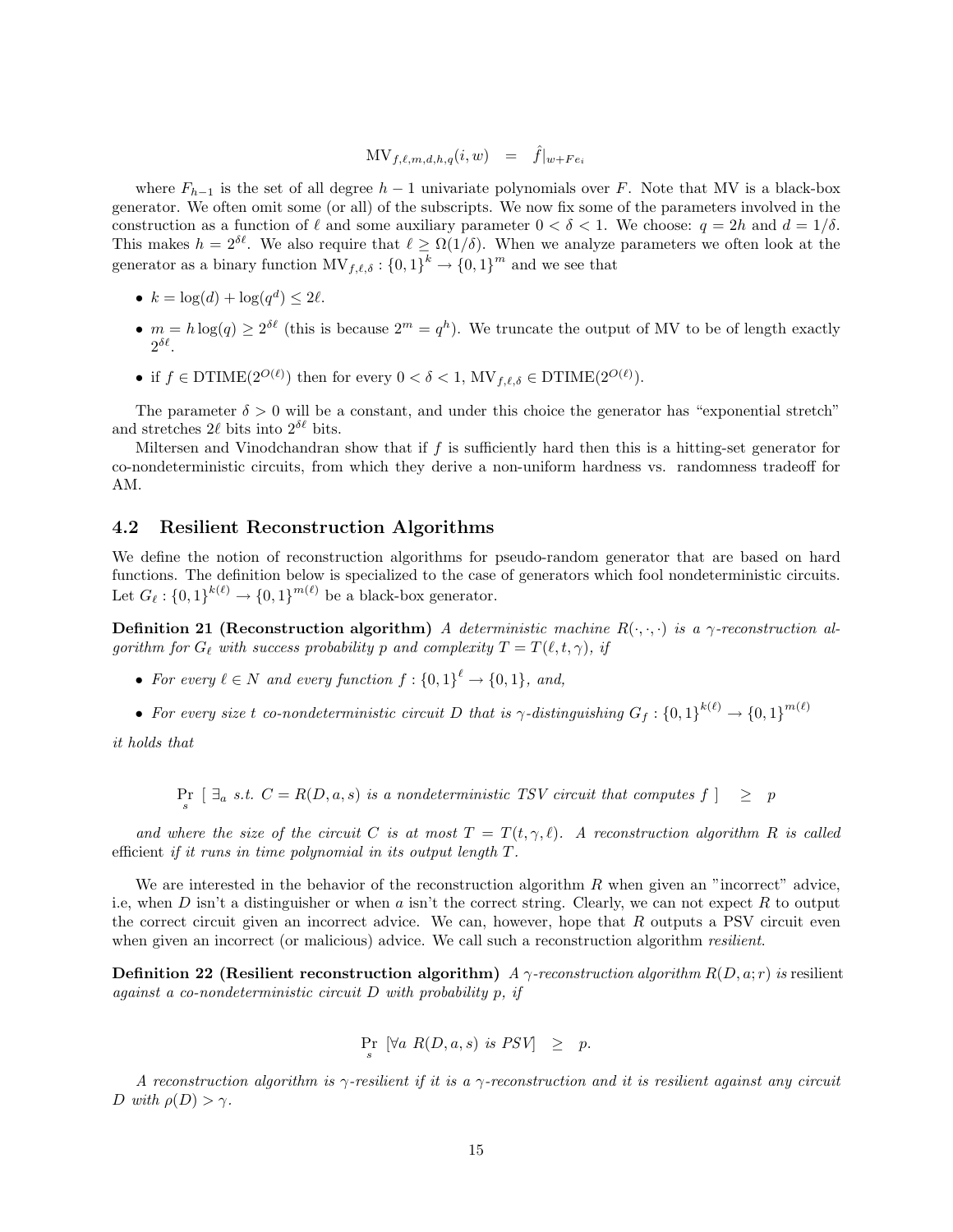### 4.3 A Resilient Reconstruction Algorithm For The MV-generator

Our main observation is that the reconstruction algorithm for  $MV_f$  that is given in [MV99] (with slightly different parameters) is  $\gamma$ –resilient, for some (large)  $\gamma$  < 1.

**Lemma 23** Let  $\delta > 0$  and  $\ell \in N$  such that  $\ell > \frac{1}{\delta^2}$ . There exists an efficient  $\gamma = 1 - 2^{m\delta - m}$ -resilient reconstruction algorithm R for  $MV_{f,\ell,\delta}$ , with success probability  $p = 1 - 2^{-m\delta}$  and complexity  $T = O(2^{12\delta\ell} \cdot t^2)$ .

**Proof:** We basically repeat the Miltersen-Vinodchandran proof that a reconstruction algorithm exists and we note that the reconstruction is resilient. Suppose D is a co-nondeterministic circuit that is  $\gamma$ distinguishing  $MV_{f,\ell,\delta}$ . That is, if we denote

$$
I = \text{IMAGE}(\text{MV}_f) = \{v \in F_{h-1} \mid \exists_{i,w} \text{ MV}_f(i,w) = v\}
$$
  

$$
Z = \text{ZEROS}(D) = \{v \in F_{h-1} \mid D(v) = 0\}
$$

then  $I \subseteq Z$  because the generator does not hit any string v that D accepts, and  $|Z| < (1 - \gamma)2^m$  $2^{m^{\delta}-m} \cdot 2^m = 2^{m^{\delta}}$  because  $\rho(D) \geq \gamma$ . Denote, SIZE(*D*) =  $t(m)$ .

Every element  $z \in Z$  is an element of  $F_{h-1}$  and is associated with some low-degree polynomial. For  $q \in$  $F_{h-1}$  and  $S = \{x_1, \ldots, x_s\} \subseteq F$ , let  $q|_S$  be the restriction of q to the set S, i.e., the vector  $(q(x_1), \ldots, q(x_s))$ . We say that  $S \subseteq F$  "splits" Z if for every  $q_1 \neq q_2 \in Z$  it holds that  $q_1|_S \neq q_2|_S$ . The following claim says that a large enough randomly chosen S splits Z with high probability.

**Claim 24** For a uniformly chosen  $S \subseteq F$ ,  $Pr(S$  does not split  $Z) < |Z|^2 2^{-|S|}$ .

**Proof:** Let  $s = |S|$ . Fix  $q_1 \neq q_2 \in F_{h-1}$ . As  $q_1$  and  $q_2$  are different univariate polynomials of degree at most h−1, the probability that  $q_1$  and  $q_2$  agree on s randomly chosen elements in the field is at most  $(\frac{h-1}{q})^s \leq 2^{-s}$ since we chose q to be  $2h$  (this probability is even smaller when S is chosen without repetitions). Taking the union bound over all pairs in  $Z$ , the probability that there exists such a bad pair  $q_1, q_2$  is smaller than  $\binom{|Z|}{2} 2^{-s} < |Z|^2 2^{-s}.$ □

We are now ready to describe the reconstruction algorithm  $R(\cdot, \cdot, \cdot)$ . The inputs to R are:

- A co-nondeterministic circuit  $D(F_{h-1},.)$  promised to be a  $\gamma$ -distinguisher for  $MV_f$ .
- The random string s is a uniformly chosen  $S \subseteq F$ , where  $|S| = 3m^{\delta} \geq 3 \log |Z|$ .
- The "correct" advice string a is  $\hat{f}(S^d)$ , i.e., the value  $\hat{f}(v)$  for every element  $v \in S^d$ .

R outputs a nondeterministic circuit C which we describe now. The input to C is  $y = (y_1, \ldots, y_d) \in F^d$ , and its output is  $\hat{f}(y_1,\ldots,y_d)$ . C successively learns the values  $\hat{f}(A_i)$  for  $A_i = \{(y_1,\ldots,y_i,s_{i+1},\ldots,s_d) \mid s_j \in S\}$ .  $A_0 = S^d$  and so we have  $\hat{f}(A_0)$  as an input to R and we can hardwire it into C.  $A_d = \{(y_1, \ldots, y_d)\}\)$ , so after d iterations C can output  $\hat{f}(A_d) = \hat{f}(y_1, \ldots, y_d)$ .

Say we already have the values  $\hat{f}(A_i)$ , we show how C computes  $\hat{f}(A_{i+1})$ . For every  $s_{i+2}, \ldots, s_d \in S$ , C does the following guesses:

- C guesses  $q \in F_{h-1}$
- $C$  guesses  $z$

C then checks that

- $D(q, z) = 0$ , and
- For every  $j \in S$ ,  $q(j) = \hat{f}(y_1, \ldots, y_i, j, s_{i+2}, \ldots, s_d)$ . This check is possible because for all  $j \in S$  we already know  $\hat{f}(y_1, ..., y_i, j, s_{i+2}, ..., s_d)$  (since  $(y_1, ..., y_i, j, s_{i+2}, ..., s_d) \in A_i$ ).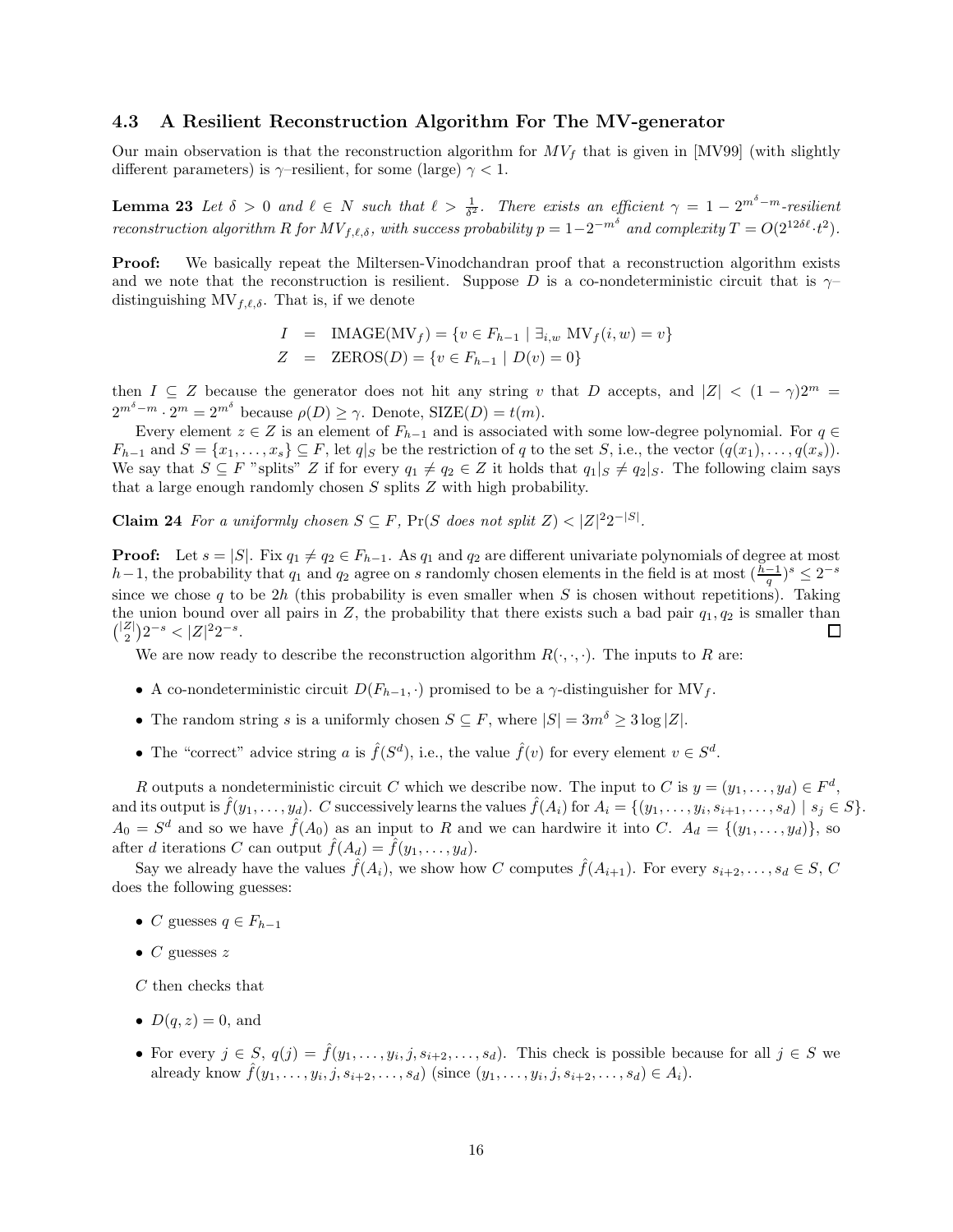We will soon show that at this point the only non-rejecting paths are those who guessed the polynomial  $q(j) = \hat{f}(y_1, \ldots, y_i, j, s_{i+2}, \ldots, s_d)$ . In particular,  $\hat{f}(y_1, \ldots, y_i, y_{i+1}, s_{i+2}, \ldots, s_d) = q(y_{i+1})$ . After doing that for every  $s_{i+2}, \ldots, s_d \in S$  we know all the values in  $\hat{f}(A_{i+1})$ .

**Claim 25** The above algorithm is a resilient reconstruction algorithm for  $MV_f$  with parameters as stated in the lemma.

#### Proof:

**Correctness** : To see that R is a reconstruction algorithm we have to show that when D is a distinguisher, with probability p (over the choice of r) there exists a such that our conclusions are correct in every iteration. Since D is a  $\gamma$ -distinguisher, it must hold that  $\rho(D) > \gamma$  and hence  $|Z| = |ZEROS(D)| \le$  $(1 - \gamma)2^m = 2^{m^{\delta}}$ . Therefore, by Claim 24, with probability at least p, S splits Z. Suppose that S is indeed splitting.

If C guessed a polynomial q for which  $D(q) = 1$ , then for all z,  $D(q; z) = 1$  and C rejects. If, on the other hand, C guessed a polynomial q for which  $D(q) = 0$ , then for some z,  $D(q; z) = 0$ . Thus, the surviving paths so far are exactly those who guessed  $q \in \mathbb{Z}$  and a witness z for that. Next, C checks that q and  $q'(j) \stackrel{def}{=} \hat{f}(y_1,\ldots,y_i,j,s_{i+2},\ldots,s_d)$  agree on S. Notice that  $q' \in I \subseteq Z$ . However, as both q and q' are in Z, and both agree on S, it must be that  $q = q'$  (because S splits Z). We therefore conclude that the correct path guessing  $q = q'$  survives, and furthermore, every surviving path guessed q'. It follows that every non-rejecting path computes the value  $\hat{f}(A_{i+1})$  correctly. Hence, the algorithm is TSV.

- **Complexity** : The algorithm of the circuit C makes d iterations. In each iteration, for every  $s_{i+2}, \ldots, s_d$ the circuit C guesses a polynomial, i.e. C guesses at most  $|S|^d$  polynomials (strings of length m) on which it evaluates the circuit D, and each evaluation takes at most  $t(m) = \text{SIZE}(D)$  time. Thus, the total running time is:  $t(m) \cdot O(d \cdot |S|^d) = t(m) \cdot O(d(3m^{\delta})^d) \leq t(m) \cdot O(d3^d m^{\delta d}) \leq t(m) \cdot O(2^{4d} m)$ . However,  $d = \frac{1}{\delta} \leq$  $\sqrt{\ell} \leq \delta \ell$ , and so  $2^{4d} \leq 2^{4\delta \ell}$ . We also have,  $m \leq h^2 = 2^{2\ell/d}$ . Altogether, the running time is at most  $t(m) \cdot O(2^{6\delta \ell})$ . The circuit size is at most the square of this.
- **Resiliency**: Finally, we show that the reconstruction algorithm is  $\gamma$ -resilient with probability p. First note that Claim 24 is correct even if D is not a distinguisher, as long as  $\rho(D) > \gamma$ . This is because  $|Z| = |ZEROS(D)| \leq (1 - \gamma)2^m = 2^{m\delta}$  and this is all that is needed in the proof of Claim 24. So S splits  $Z$  with probability at least  $p$ .

Now Suppose for contradiction that  $\rho(D) > \gamma$ , the random set  $S \subseteq F$  splits Z, and there is some (incorrect) advice a and some input  $y \in F^d$  to  $C = R(D, a, r)$ , such that C has two different accepting paths on y that result in different values for  $\hat{f}(y)$ . It must hold then that at some iteration C chooses  $q_1$  in the first path and  $q_2$  in the other, and  $q_1 \neq q_2$ . Let us look at the first time this happens, and suppose it is during the computation of  $val(A_i)$ , and when the last values are fixed to some  $s_{i+1}, \ldots, s_d \in F$ . Since the two paths are accepting, it follows that for every  $j \in S$ ,  $val(y_1, \ldots, y_{i-1}, j, s_{i+1}, \ldots, s_d) = q_1(j) = q_2(j)$  (note that  $val(y_1, \ldots, y_{i-1}, j, s_{i+1}, \ldots, s_d)$ ) does not necessarily equal  $\hat{f}(y_1,\ldots,y_{i-1},j,s_{i+1},\ldots,s_d)$  because the advice  $val(A_0)$  may be incorrect and is not necessarily the restriction of  $\hat{f}$  to  $S^d$ ). However, as before, since S splits Z, and  $q_1, q_2 \in Z$  agree on S, it must hold that  $q_1 = q_2$  contradicting our assumption. Thus, whenever S splits Z,  $R(D, a, r)$  is PSV for every possible (correct or incorrect) advice a.

> 口  $\Box$

This completes the proof of Lemma 23.

## 5 A generator against uniform co-nondeterministic machines

In this section we construct a generator that hits uniform co-nondeterministic machines under a uniform assumption and prove Theorem 1.

Let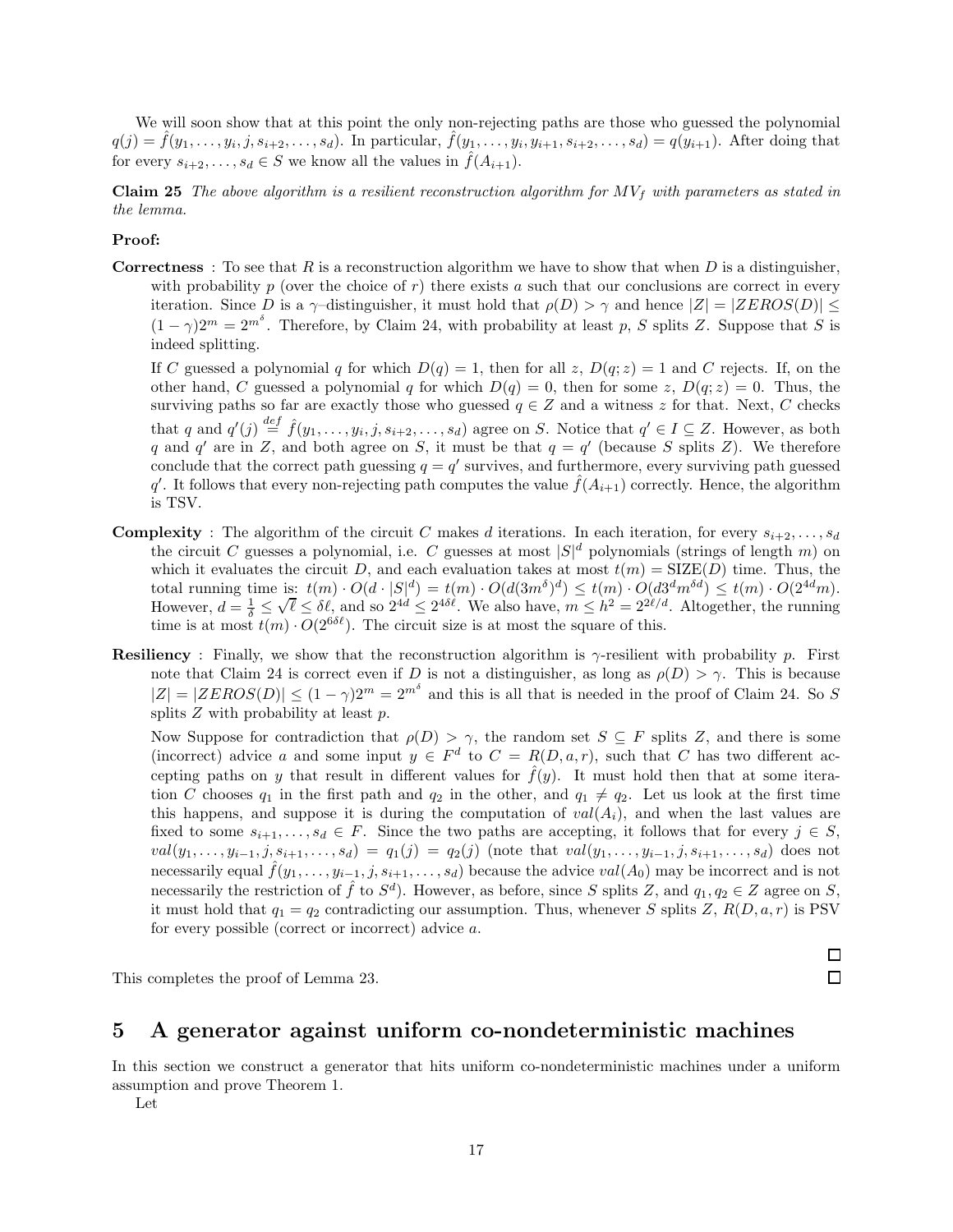- $f: \{0,1\}^* \to \{0,1\}$  be the E-complete language from Lemma 17, and let  $\mathcal{IC}(y,r)$  be the instance checker for it. In particular, on inputs  $y \in \{0,1\}^{\ell}$ , IC $(y,r)$  makes queries of length exactly  $\ell' = c\ell$ , for some constant c.
- Let  $G = G_{\ell'} : \{0, 1\}^{k(\ell')} \to \{0, 1\}^{m = m(\ell')}$  be a black box generator that has an efficient  $\gamma = \gamma(m)$ resilient reconstruction algorithm  $R(D, a, s)$  with probability  $p = p(m) > 0.99$  and complexity  $T =$  $T(t, \ell, \gamma)$ .

We use  $\ell'$  as a subscript as we only intend to run G using input lengths of the form  $\ell' = c\ell$  for the hard function f. We now describe the main protocol of this paper which will be used in all the proofs to follow. This protocol (which appears in Figure 1) is an Arthur-Merlin protocol where the two players are given as input a string  $y \in \{0,1\}^{\ell}$  a bit b and a co-nondeterministic  $D_m$  which takes inputs of size m and has total size  $t(m)$ . Merlin's goal is to convince Arthur that  $f(y) = b$ . We show that if the circuit  $D_m$  fulfills certain requirements (specified below) then the protocol is complete and sound. We call the protocol  $R\&IC_{D_m}(y)$ , for Reconstruct-and-Instance-Check.

### Input :

- $y \in \{0,1\}^{\ell}, b \in \{0,1\}$ . Merlin wants to convince Arthur that  $f(y) = b$ .
- A co-nondeterministic circuit  $D_m$  on m input bits.

### Protocol :

- 1. Arthur: Sends a random s.
- 2. Merlin: Sends a.
- 3. Let C be the non-deterministic circuit  $C = R(D, a, s)$  getting inputs of length  $l'$ .
- 4. Arthur: Sends a randomly chosen string r to be used as the instance checker random coins.
- 5. Merlin:
	- Runs IC<sup>C</sup> $(y, r)$ . I.e., it runs the instance checker (from Lemma 17) on the input y, with the random coins  $r$  and using the non-deterministic circuit  $C$  as an oracle.
	- Sends the queries and the answers of the oracle C during the execution of  $IC^C(y, r)$ , and,
	- For each pair of query q and answer a, gives a witness w such that  $C(q; w) = a$ .
- 6. Arthur: Runs  $IC^{C}(y, r)$  verifying the queries and the answers (using the witnesses).

**Output** :  $IC^C(y,r)$ .

Figure 1: Protocol  $R\&IC_D(y)$  - Reconstruct and Instance Check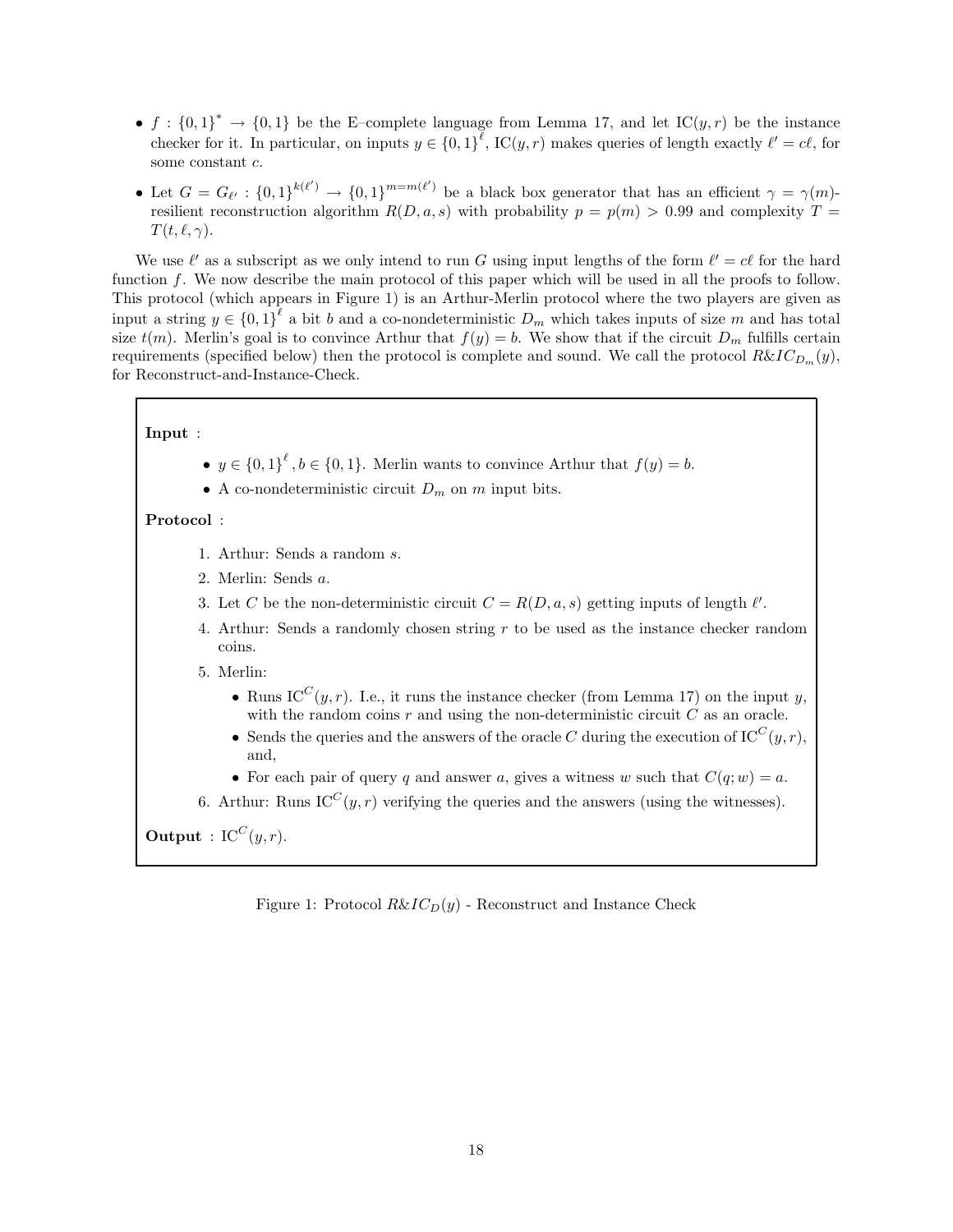We claim that if  $\rho(D_m)$  is large then for every  $(y, b)$  such that  $f(y) \neq b$ , no prover can convince the verifier to accept with probability larger than 0.1. Furthermore, if  $D_m$  is a distinguisher for  $G_f$ , then for every  $(y, b)$  such that  $f(y) = b$ , there exists a prover who can convince the verifier to accept  $(y, b)$  with probability at least 0.9.

**Lemma 26** For every co-nondeterministic circuit  $D_m$  and every  $y \in \{0,1\}^{\ell}$ ,

- If  $\rho(D_m) \ge \gamma(m)$ , then for every prover  $P^*$  the verifier accepts  $(y, 1 f(y))$  with probability at most 0.1.
- If  $D_m$   $\gamma$ -distinguishes  $G_f$ , then there exists a prover for which the verifier accepts  $(y, f(y))$  with probability at least 0.9.

**Proof:** Assume  $\rho(D_m) \geq \gamma(m)$  and let the prover be arbitrary. By Definition 22, for almost all s (except for 1 − p fraction) for all possible values a,  $C = R(D, a, s)$  is PSV. Thus, C defines a partial function  $g: \{0,1\}^{\ell'} \to \{0,1\}$ . We now run the instance checker for f over the input y with an oracle access to g (note that the input lengths are right, since on input length  $\ell$ , the oracle calls are of length  $\ell' = c\ell$ ). By Lemma 17 we get the correct answer  $f(y)$  or "reject" with probability at least, say, 0.9.

Now, further assume that  $D_m$   $\gamma$ -distinguishes  $G_f$ . By Definition 21, with probability at least p over s, there exists a witness a such that  $C = R(D, a, s)$  defines a TSV circuit computing f. When interacting with the honest prover, Merlin sends this witness  $a$  and the right answers of the instance checker IC as specified by the protocol. Whenever C is indeed a TSV circuit for f, Lemma 17 guarantees that  $IC^C$  computes f correctly on inputs of length  $\ell$  with probability 1. Thus, the protocol accepts with probability at least  $p$  on inputs of length  $\ell$ .

We now check the running time of Protocol  $R\&IC$ :

**Claim 27** The interactive protocol of Figure 1 takes  $poly(\ell) \cdot poly(T(t(m), \ell', \gamma))$  time.

**Proof:** The size of the advice string a and the circuit  $|C|$  are at most  $T' = T(t(m), \ell', \gamma)$ , the reconstruction algorithm R is efficient, hence the complexity of steps 1, 2 and 3 is  $poly(T')$ . Sending r takes  $poly(\ell') = poly(\ell)$ bits. There are poly( $\ell$ ) steps of the instance checker IC, and each such step may involve a computation of the circuit C. Altogether, the running time of steps 4, 5 and 6 is  $poly(\ell) \cdot T'$ .

We get the following corollary:

#### Lemma 28

- If  $G_f$  is not [io]  $\gamma$ -hitting against coNTIME( $t(m)$ ) then f has an SV-AMTIME( $poly(\ell) \cdot poly(T(t(m), \ell', \gamma)))$ protocol.
- If  $G_f$  is not  $\gamma$ -hitting against  $coNTIME_{\gamma}(t(m))$  then f has an  $\{SV$ -io-AMTIME}  $(poly(\ell) \cdot poly(T(t(m), \ell', \gamma)))$ protocol.

**Proof:** If  $G_f$  is not  $\gamma$ -hitting against  $coNTIME_{\gamma}(t(m))$  then there exists a uniform machine  $D \in$ coNTIME<sub> $\gamma$ </sub>(t(m)) that is a  $\gamma$ -distinguisher for  $G_f$  on infinitely many input lengths  $m = m(\ell')$ . If  $G_f$  is not [io]  $\gamma$ –hitting then there exists such a machine M that is a  $\gamma$ –distinguisher for  $G_f$  for all input lengths  $m = m(\ell')$ , except for possibly finitely many. In both cases, by Lemma 26, for every such input length  $m = m(\ell')$ , and for every value  $y \in \{0,1\}^{\ell}$ , there exists a proof for which the protocol accepts the correct result with probability at least 0.9, and there is no proof that makes the verifier accept the wrong value with probability more than 0.1. This gives completeness for both cases, and soundness for the first.

In addition we know that for every input length  $m = m(\ell')$   $\rho(D_m) \ge \gamma$  (by the definition of the class coNTIME<sub> $\gamma$ </sub>(t(m))). So by the first part of Lemma 26, for every input  $y \in \{0,1\}^{\ell}$  and every prover, the probability the prover convinces the verifier to accept the wrong answer is at most 0.1, which gives soundness for the second case.

 $\Box$ 

 $\Box$ 

 $\Box$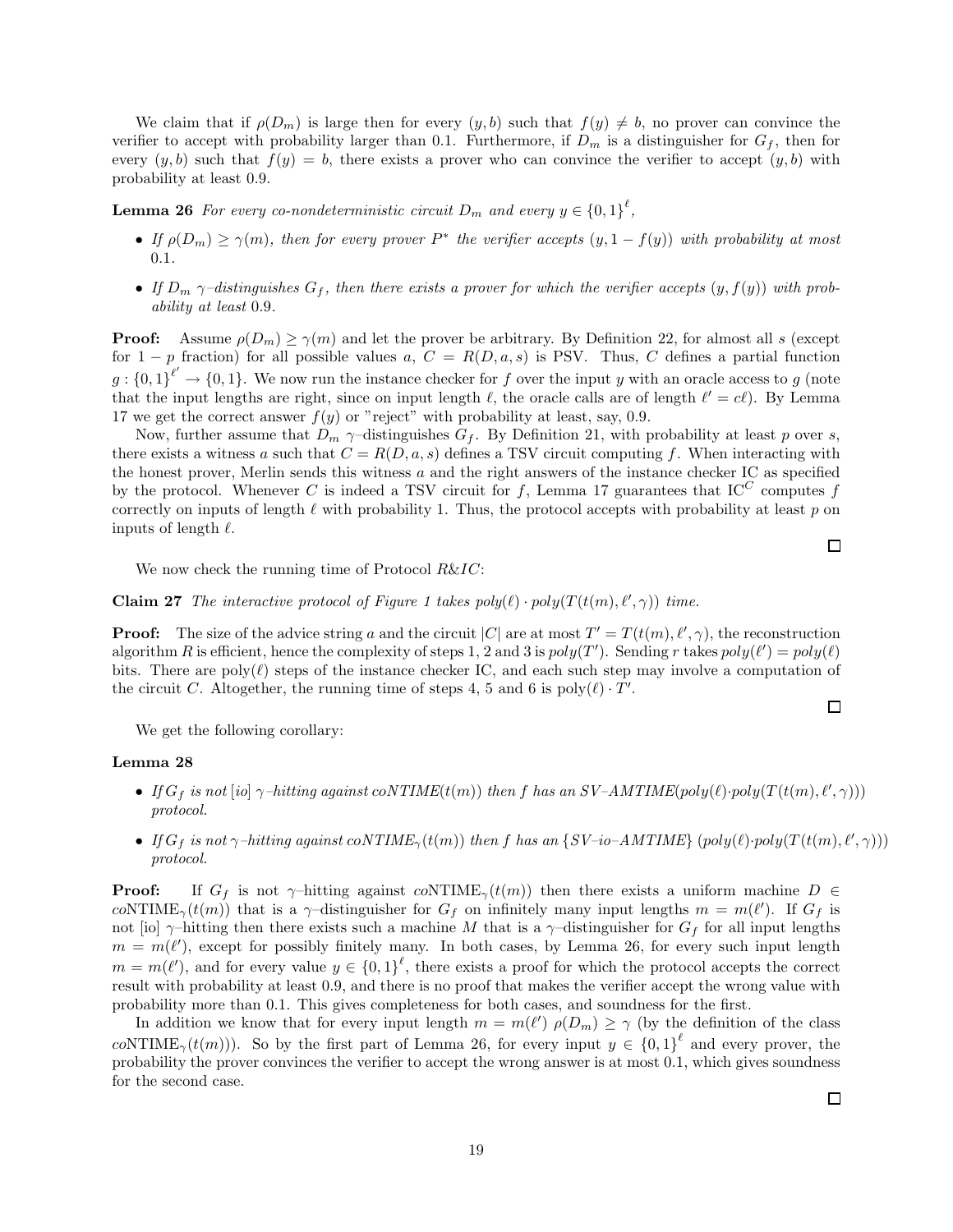### 5.1 Working With The MV Generator

We are now ready to prove Theorem 1. We do that by plugging the MV-generator and its resilient reconstruction algorithm into protocol R&IC.

Let  $\delta > 0$  be a constant. We will choose  $\delta$  later, and for the time being we express other parameters in terms of  $\delta$ . Let f be the E-complete language from Lemma 17 and IC be the instance checker for f, having queries of length exactly  $\ell' = c\ell$  on inputs of length  $\ell$ . We let  $G_{f,\ell',\delta} = MV_{f,\ell',\delta}$ . (recall that  $d = 1/\delta$  and  $m = 2^{\delta \ell'}$ ). We assume that  $\ell$  is large enough so that  $\ell > 1/\delta^2$ . Recall that  $G_{f,\ell',\delta}$  has an efficient  $\gamma = 1 - 2^{m^{\delta}-m}$ -resilient reconstruction algorithm with probability  $p = 1 - 2^{-m^{\delta}}$  and complexity  $T(t,\ell,\gamma) = 2^{O(\delta\ell)} \cdot t^2$  (Lemma 23). Let  $\hat{G}_{f,\ell',\delta}$  be the efficient generator defined in Lemma 20.

### Lemma 29

- If  $\widehat{G}_{f,\ell',\delta}$  is not  $[io]$   $\frac{1}{2}$ -hitting against coNTIME<sub>1</sub></sub>  $(n^{O(1)})$  then f has a SV-AMTIME<sub>1</sub><sup>2</sup>  $(2^{O(\delta\ell)})$  protocol.
- $\bullet$  If  $\widehat{G}_{f,\ell',\delta}$  is not  $\frac{1}{2}$ -hitting against coNTIME<sub>1</sub> (n<sup>O(1)</sup>) then f has a {SV-io-AMTIME} <sub>1</sub> (2<sup>O(8e)</sup>) protocol.

In both cases the constant in the  $O()$  notation is independent of  $\delta$ .

**Proof:** We do the second statement, the first is essentially similar (and simpler). If  $\hat{G}_{f,\delta}$  is not  $\frac{1}{2}$ -hitting against coNTIME<sub><sup>1</sup></sub> $(n^{O(1)})$ , then there exists some  $\hat{D} \in coNTIME_{\frac{1}{2}}(n^{O(1)})$  that for infinitely many input lengths  $n, \frac{1}{2}$ -distinguishes  $\widehat{G}_{f,\delta}$ . By Lemma 20 there exists D such that:

- For every input length  $n, \rho(D_n) \geq \gamma$ , and,
- For every input length where  $\hat{D}$   $\frac{1}{2}$ -distinguishes  $\hat{G}_{f,\delta}$ , D  $\gamma$ -distinguishes  $G_{f,\delta}$ .

Le.,  $D \in coNTIME_{\gamma}(n^{O(1)})$  and  $G_{f,\ell',\delta}$  is not  $\gamma$ -hitting D. Recall that  $t(m) = SIZE(D) = m^{O(1)} =$  $2^{O(\delta \ell)}$ . By Lemma 28,  $f \in \{SV$ -io-AMTIME}  $\frac{1}{2}(T(t(m), \ell', \gamma)) = \{SV$ -io-AMTIME}  $\frac{1}{2}(2^{O(\delta \ell)}t^2(m)) =$  $\text{S V-io-AMTIME} \}_{\frac{1}{2}} (2^{O(\delta \ell)})$ . П

Combining Lemmas 29 and 17 we get Theorem 1 as we rephrase it more formally:

Theorem 30 Let  $c > 0$ .

- If for every  $\delta > 0$   $\widehat{G}_{f,\ell',\delta}$  is not  $[io] \frac{1}{2}$ -hitting against coNTIME $(n^c)$  then  $E \subseteq \bigcap_{\beta > 0} AMTIME_{\frac{1}{2}}(2^{O(\beta\ell)})$ .
- If for every  $\delta > 0$   $\widehat{G}_{f,\ell',\delta}$  is not  $\frac{1}{2}$ -hitting against coNTIME<sub>1</sub> $(n^c)$  then  $E \subseteq \bigcap_{\beta > 0} \{io AMTIME\}$ <sub>1</sub> $(2^{O(\beta \ell)})$ .

## 6 Explicit Constructions Under Uniform Assumptions

Klivans and Van-Melkebeek [KvM99] suggested a general framework for derandomization under hardness assumptions. They showed that non-uniform hardness vs. randomness tradeoffs can be used to conditionally derandomize a broader class of randomized processes beyond decision problems. They give some examples that demonstrate the usefulness of their approach. Some of these applications concern "explicit construction of combinatorial objects". We observe that in some cases uniform hardness vs. randomness tradeoffs suffice and we can use a weaker assumption than that of [KvM99, MV99]. We describe a general framework for derandomizing probabilistic constructions of combinatorial objects under uniform assumptions. Let us start by defining the notion of explicit and probabilistic constructions.

**Definition 31** Let  $Q = \{Q_n\}_{n \geq 1}$ ,  $Q_n \subseteq \{0,1\}^n$ , be a property of strings. We say that a procedure A is an explicit construction for the property  $Q$ , if A runs in deterministic polynomial-time and on input  $1^n$  outputs  $x \in Q_{n'}$ , for some  $n' \geq n$ . We say that A is a probabilistic construction for Q, if A runs in deterministic polynomial-time, and on input  $(1^n, \rho)$ , where  $|\rho| = poly(n)$ , it holds that  $Pr_{\rho}[A(1^n, \rho) \in Q_{n'}] > 1/2$ . Infinitely often (i.o.) construction algorithms are similarly defined, where the algorithms are required to succeed only on infinitely many input lengths.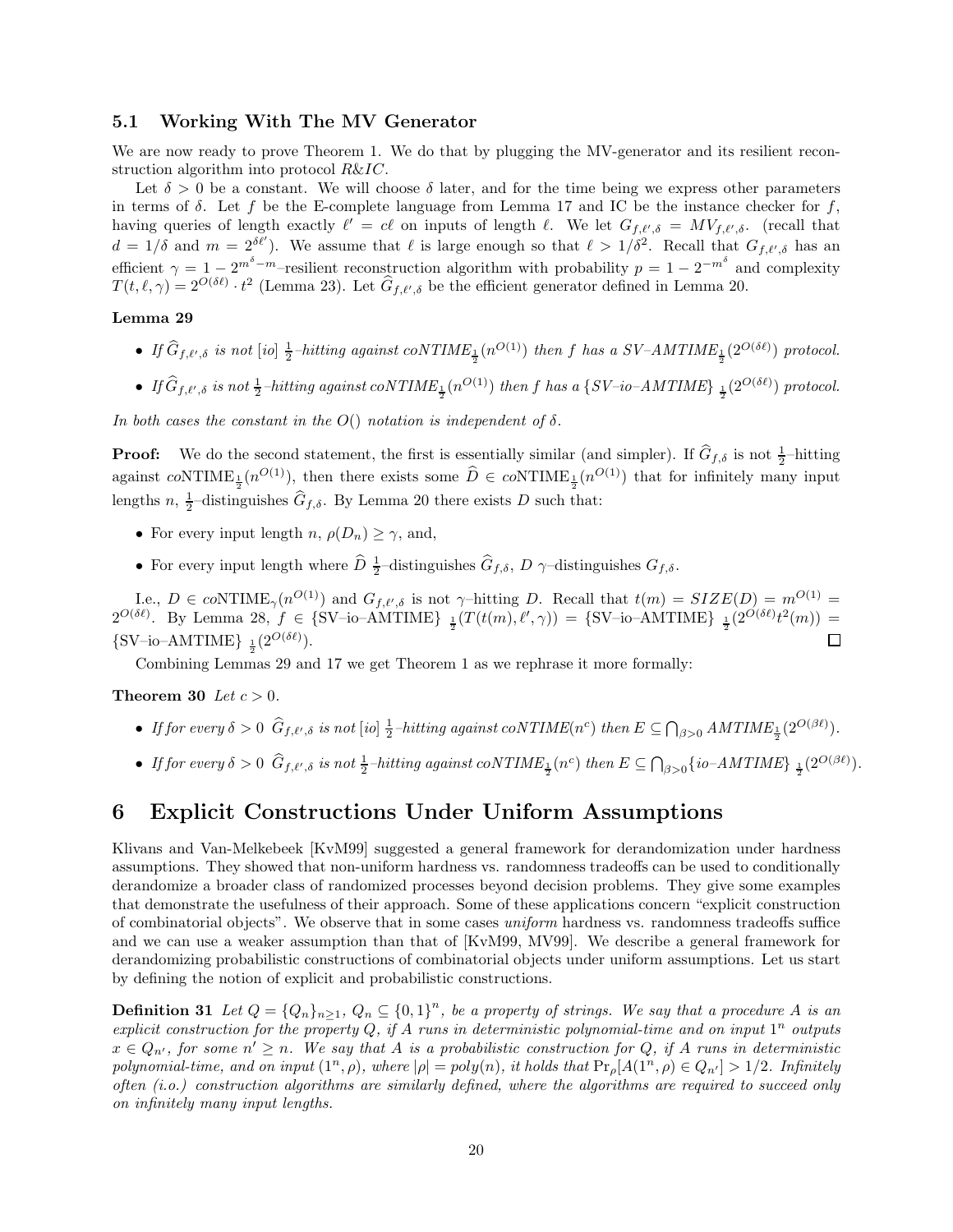Let Q be a property and A a probabilistic construction for Q. We need the following to hold in order to apply our approach.

- 1.  $Q \in coNP$ .
- 2. There exists a deterministic polynomial-time procedure B that given a list,  $x_1, \ldots, x_k$ , of strings in  ${0,1}^n$  such that for at least one  $1 \leq i \leq k$ ,  $x_i \in Q_n$ , B outputs  $x \in Q_{n'}$  for some  $n' \geq n$ .

**Lemma 32** Let  $Q$  be a property and  $A$  a probabilistic construction for  $Q$  such that conditions 1 and 2 hold, then Q has an explicit construction algorithm, unless  $E \subseteq \bigcap_{\beta>0} \{io-AMTIME\}$   $(2^{\beta n})$ .

**Proof:** For input length n, let  $m = |\rho|$  be the length of the second part of A's input. Let f be the E-complete language from Lemma 17. Let  $\delta > 0$ , we define an explicit construction algorithm C for Q: on input  $1^n$ , run the generator  $\hat{G}_{f,\ell',\delta}$  (i.e the generator obtained from applying Lemma 20 on the generator  $G_{f,\ell',\delta}$  from Section 5.1) on all the possible seeds to obtain a list of strings  $\rho_1,\ldots,\rho_k \in \{0,1\}^m$ , where  $k = \text{poly}(n)$  (since the seed length is  $O(\log m) = O(\log n)$ ). Then run A on  $(1^n, \rho_i)$  for all  $1 \le i \le k$ , to obtain a list  $x_1, \ldots, x_k \in \{0,1\}^{n'}$   $(n' = poly(n))$ . Finally, run the procedure B from condition 2, on  $x_1, \ldots, x_k$ , to obtain  $x \in \{0,1\}^{n^{n}}$   $(n^n = poly(n)) = poly(n)$ ). Output x.

Now suppose that for every  $\delta > 0$ , for infinitely many input lengths the algorithm C fails to produce elements in Q. We define a (deciding) co-nondeterministic algorithm A', taking inputs  $\rho \in \{0,1\}^m$ , as follows: on input  $\rho$ , run A on  $(1^n, \rho)$  to obtain an instance x, accept if  $x \in Q$ . By condition 1, this is a co-nondeterministic algorithm. By the fact that  $A$  is a probabilistic construction algorithm for  $Q$ , we know that  $\rho(A_m') \geq \frac{1}{2}$  for every m (where  $A'_m$  is the restriction of A' to input length m). We conclude that  $A' \in co\text{NTIME}_{\frac{1}{2}}(n^c)$  (for some constant c). Furthermore, for infinitely many input lengths,  $A'_m$  does not accept any of the elements generated by  $\hat{G}_{f,\ell',\delta}$ . In other words, for every  $\delta > 0$   $\hat{G}_{f,\ell',\delta}$  is not  $\frac{1}{2}$ -hitting against coNTIME<sub><sup>1</sup></sub> (n<sup>c</sup>). By Theorem 30 (second part)  $E \subseteq \bigcap_{\beta>0} \{\text{io}-\text{AMTIME}\}\ \frac{1}{2}(2^{\beta n})$ .

Remark 33 By using the first part of Theorem 30, we can have a version of Lemma 32, in which the construction algorithm succeeds infinitely often, unless  $E \subseteq \bigcap_{\beta > 0} AMTIME_{\frac{1}{2}}(2^{\beta n})$ .

The matrix rigidity problem is a special case of Lemma 32. Valiant [Val77] showed that a random matrix is rigid, property 1 is clear, and Klivans and Van-Melkebeek [KvM99] showed property 2. Together, this gives Theorem 4.

## 7 Gap Theorems

In this section we prove Theorems 2 and 3. We start by setting up some parameters and notations, common to all the proofs in this section.

Let  $\delta > 0$  be a constant. We will choose  $\delta$  later, and for the time being express other parameters in terms of  $\delta$ . Let f be the E-complete language from Lemma 17. Set  $\ell' = c\ell$  where c is the constant from Lemma 17. Let  $G_{f,\ell',\delta} = \text{MV}_{f,\ell',\delta}$  as before we require that  $\ell' > \frac{1}{\delta^2}$ . Recall that  $m = \Omega(2^{\delta\ell'})$ . By Lemma 23,  $G_{f,\ell',\delta}$  has an efficient  $\gamma = 1 - 2^{m^{\delta}-m}$ -resilient reconstruction algorithm with probability  $p = 1 - 2^{-m^{\delta}}$  and complexity  $T(t,\ell,\gamma) = 2^{O(\delta\ell)} \cdot t^2.$ 

For a language  $L \in \text{AMTIME}_{\epsilon}(\text{TIME} = poly(n), \text{CONS} = m = m(n)),$  let  $M_L$  be the machine such that:

$$
x \in L_n \quad \Longrightarrow \quad \Pr_{z \in \{0,1\}^m} \left[ \exists_w \ M_L(x; z, w) = 1 \right] = 1 \tag{1}
$$

$$
x \notin L_n \implies \Pr_{z \in \{0,1\}^m} \left[ \exists_w M_L(x; z, w) = 1 \right] \le \epsilon \tag{2}
$$

The "derandomized" language  $L'$  is obtained by replacing the random coins of the AM protocol for  $L$ , with all the possible outputs of the generator. That is, let  $\ell$  be the smallest integer such that  $2^{\delta \ell'} \geq m$ . We will use the generator G based on the function f with input length  $\ell'$ .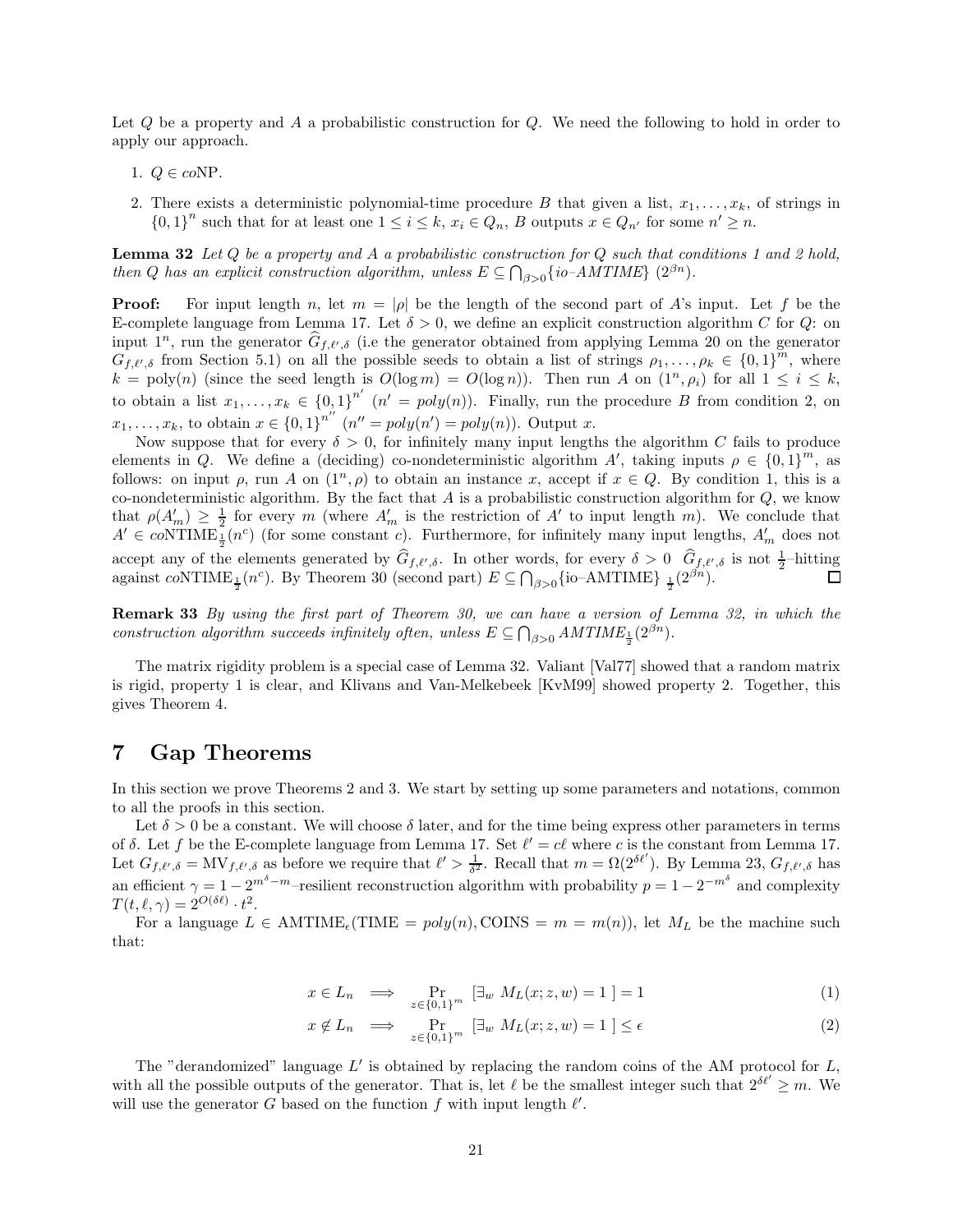$$
L'(x) = \begin{cases} 1 & \forall_{z \in \text{IMAGE}(G_{f, \ell', \delta})} \exists_{w} M_L(x; z, w) = 1 \\ 0 & \text{Otherwise.} \end{cases}
$$

We show that  $L' \in NP$ . Indeed, L' calls the non-deterministic machine  $M_L$  |IMAGE( $G_{f,\ell',\delta}$ )| times which is at most polynomial in m (and n). Also, since  $G_{f,\ell',\delta}$  is efficient, and f is in E, each element in the set is generated in time polynomial in m (and n). Each execution of  $M_L$  takes  $poly(m) = poly(n)$ non-deterministic time. Altogether,  $L' \in \text{NTIME}(n^{O(1)})$  and is in NP.

We now define a protocol that is used by all the proofs in this section. We assume that the prover is able to present us with a circuit  $D_m$  such that:

- For every  $m = m(\ell)$ , the prover can prove in  $poly(m)$  time that  $\rho(D_m) \geq \gamma$ , and,
- For some (or all) input lengths,  $D_m$  is a distinguisher for  $G_{f,\ell',\delta}$ . The prover does not prove this part, though.

This assumption will be realized in different ways according to the different statements that we prove. We design the following protocol:

**Input** :  $y \in \{0,1\}^{\ell}$ ,  $b \in \{0,1\}$ . Merlin wants to prove that  $f(y) = b$ .

- 1. Merlin: Sends a co-nondeterministic circuit  $D_m$ .
- 2. Merlin proves to Arthur that  $\rho(D_m) \geq \gamma$  (this is the place where the protocols for Theorems 2 and Theorem 3 differ, and we will later describe how this is done in each proof).
- 3. Arthur and Merlin play Protocol  $R\&IC_{D_m}(y, b)$ .

Figure 2: Common Protocol for Theorems 2 and 3.

**Claim 34** If for every  $\ell$  the prover can choose a circuit  $D_m$  that is  $\gamma$ -distinguishing for  $G_{f,\ell',m,\delta}$  than  $E \subseteq$ AMTIME<sub>1/2</sub>(2<sup>O(δ $\ell$ </sup>)). If the above only holds for infinitely many input lengths  $\ell$  then  $E \subseteq \{io-AMTIME\}$ <sub>1/2</sub>(2<sup>O(δ $\ell$ </sup>)). In both cases the constant in the O notation is independent of  $\delta$ .

#### Proof:

- **Soundness**: For every input length  $\ell$  the prover proves that  $\rho(D_m) \geq \gamma$  with sufficient soundness (this is our assumption). The rest follows from the soundness of protocol  $R\&IC$  (Lemma 26).
- **Completeness:** Whenever  $D_m$  is  $\gamma$ -distinguishing for  $G_{f,\ell',m,\delta}$ , the completeness follows again from Lemma 26.
- **Running time:** According to our assumption, the first part takes time  $poly(m) = 2^{O(\delta\ell')} = 2^{O(\delta\ell)}$ . By Claim 27 and Lemma 23, Protocol  $R\&IC$  runs in time  $2^{O(\delta\ell')} = 2^{O(\delta\ell)}$ . Altogether, the total running time is  $2^{O(\delta\ell)}$  with the constant in the O notation independent of  $\delta$ .

It follows that in the first case, for every  $\beta > 0$ ,  $f \in AMTIME(2^{\beta \ell})$ , and in the second, for every  $\beta > 0$ , {io-AMTIME} ( $2^{\beta \ell}$ ). Lemma 17 shows that the above also holds for the whole class E as desired.  $\Box$  $f \in \{\text{io–AMTIME}\}\ (2^{\beta \ell})$ . Lemma 17 shows that the above also holds for the whole class E as desired.

We now prove Theorems 2 and 3, which by the discussion above amounts to realizing our assumptions regarding  $D_m$ .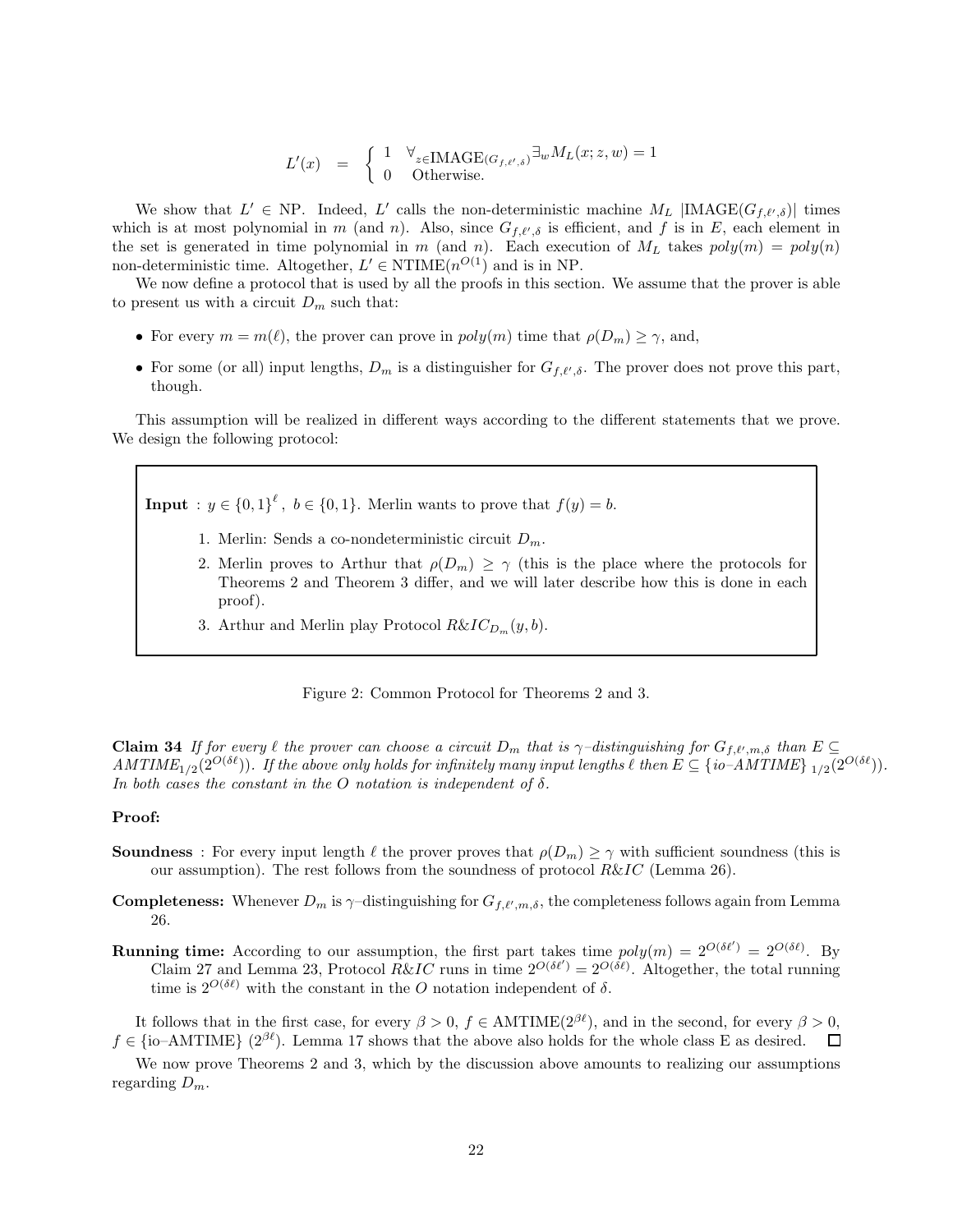## 7.1 A gap theorem for AM

**Proof:** (of Theorem 2) Assume AM  $\nsubseteq$  [io-pseudo(NTIME $(n^{O(1)})$ ] NP. Then there exists a language  $L \in \text{AMTIME}_{1/2}(n^{O(1)})$  such that  $L \notin [\text{io-pseudo}(\text{NTIME}(n^{O(1)}))]$  NP. By Lemma 19,  $L \in$ AMTIME<sub>2m</sub><sup> $\delta$ </sup>-m(TIME =  $m^{O(1)}$ , COINS =  $m = O(n^{O(1/\delta)}))$ . In Lemma 36 (which appears in the appendix) we prove that there exists a polynomial-time nondeterministic procedure A such that for all but finitely many  $\ell'$ , on input  $1^n$  has at least one accepting computation path, and on every accepting path, A outputs a co-nondeterministic circuit  $D_m$  that is  $\gamma$ -distinguishing for  $G_{f,\ell',m,\delta}$ . The prover sends this  $D_m$ and a proof that  $A(1^n) = D_m$ , i.e., a computation path of  $A(1^n)$  that outputs the circuit  $D_m$ . The rest follows now from Claim 34. □

## 7.2 A gap theorem for  $AM \cap coAM$

**Proof:** (of Theorem 3 part 1) Assume AM∩coAM  $\mathcal{L}$  [io] NP∩[io] coNP. It follows that AM∩coAM  $\mathcal{L}$  [io] NP and therefore there is a language  $L \in \text{AMTIME}_{1/2}(n^{O(1)}) \cap coAMTIME_{1/2}(n^{O(1)})$  such that  $L \notin [io]$  NP. By Lemma 19,  $L \in \text{AMTIME}_{2^{m\delta}-m}(m^{O(1)}, m=n^{O(1/\delta)}) \cap coAM_{\frac{1}{10}}(n^{O(1)}, n^{O(1)})$ .<sup>9</sup> As before, the derandomized language L' is in NP and  $L \notin [i\text{ol}]\text{ NP}$ , therefore it must be that for all input lengths, except finitely many, there exists an input  $x_n \in L \triangle L' = L' \setminus L$ . Merlin sends  $x_n$ , and proves that  $x_n \notin L$  using the AM protocol for  $\overline{L}$ . Let  $D_m$  be the co-nondeterministic circuit taking inputs from  $\{0,1\}^m$ , defined to be  $D_m(z) = 1$  iff  $\forall w \, [\,M_L(x_n; z, w) = 0 \,].$  That is, we hardwire  $x_n$  into the circuit obtained from  $M_L$  which now takes as inputs elements from  ${0,1}^m$  (the random tape of  $M_L$  becomes the input). We see that:

- $\rho(D_m) \geq \gamma$  (because  $x_n \notin L$ ), and,
- For every  $z \in \text{IMAGE}(G_{f,\ell',m,\delta}), D_m(z) = 0$  (because  $x_n \in L'$ ).

Now the protocol continues as in Figure 2 with the circuit  $D_m$ .

**Soundness** : In the first step, the prover sends  $x_n$ . If  $x_n \in L$ , then the prover is caught cheating with probability at least 0.9 during the proof that  $x_n \notin L$ . Otherwise,  $x_n \notin L$ , which implies that  $D_m$ accepts almost all inputs, i.e.,  $\rho(D_m) \geq \gamma$ . The soundness now follows from Claim 34.

Completeness and running time follows directly from Claim 34.

## 7.3 An "almost everywhere" gap theorem for  $AM \cap coAM$

**Proof:** (of Theorem 3 part 2) The proof of Theorem 3 (2) is slightly more complicated than that of Theorem 3 (1) because when the derandomization fails it only fails only on infinitely many input lengths. We will have to allow Merlin to also choose a "correct" input length when sending the distinguisher.

We start with the assumption that AM ∩ coAM  $\varphi$  NP, (whereas previously we had an [io] in the statement) so there is a language  $L \in \text{AMTIME}_{1/2}(n^{O(1)}) \cap coAMTIME_{1/2}(n^{O(1)})$  such that  $L \notin \text{NP}$ . By Lemma 19,  $L \in AM_{2m^{\delta}-m}(m^{O(1)}, m = O(n^{O(1/\delta)})) \cap coAM_{\frac{1}{10}}(n^{O(1)}, n^{O(1)})$ . As before,  $L' \in NP$ , however,  $L \notin NP$ . It follows that there is an infinite set I of input lengths, such that for every  $n \in I$  there exists an input  $x_n \in L \triangle L' = L' \setminus L$ . We let  $D_m$  be the co-nondeterministic circuit taking inputs from  $\{0, 1\}^m$ , defined to be  $D_m(z) = 1$  iff  $\forall_w [M_L(x_n; z, w) = 0].$ 

We modify the protocol as follows: Previously n was fixed by Arthur to be  $n = m^{\Theta(\delta)} = 2^{c\delta^2 \ell}$  for some constant c. We now allow Merlin to choose an input length n between  $2^{c\delta^2\ell}$  and  $2^{c\delta^2(\ell+1)}$ . This is needed to allow Merlin to send an input length on which he can send a counterexample  $x_n$ . The rest of the protocol continues unchanged. Namely, Merlin sends  $x_n$ , and proves that  $x_n \notin L$  using the AM protocol for  $\overline{L}$ , and the protocol in Figure 2 continues with the circuit  $D_m$ . the protocol in Figure 2 continues with the circuit  $D_m$ .

 $\Box$ 

<sup>&</sup>lt;sup>9</sup>Note that we need the strong amplification of the success probability (i.e. Lemma 19) only for the protocol for  $L$  but not for  $\overline{L}$ . For the latter we can use the standard amplification technique of running many independent copies of the protocol in parallel and deciding by majority.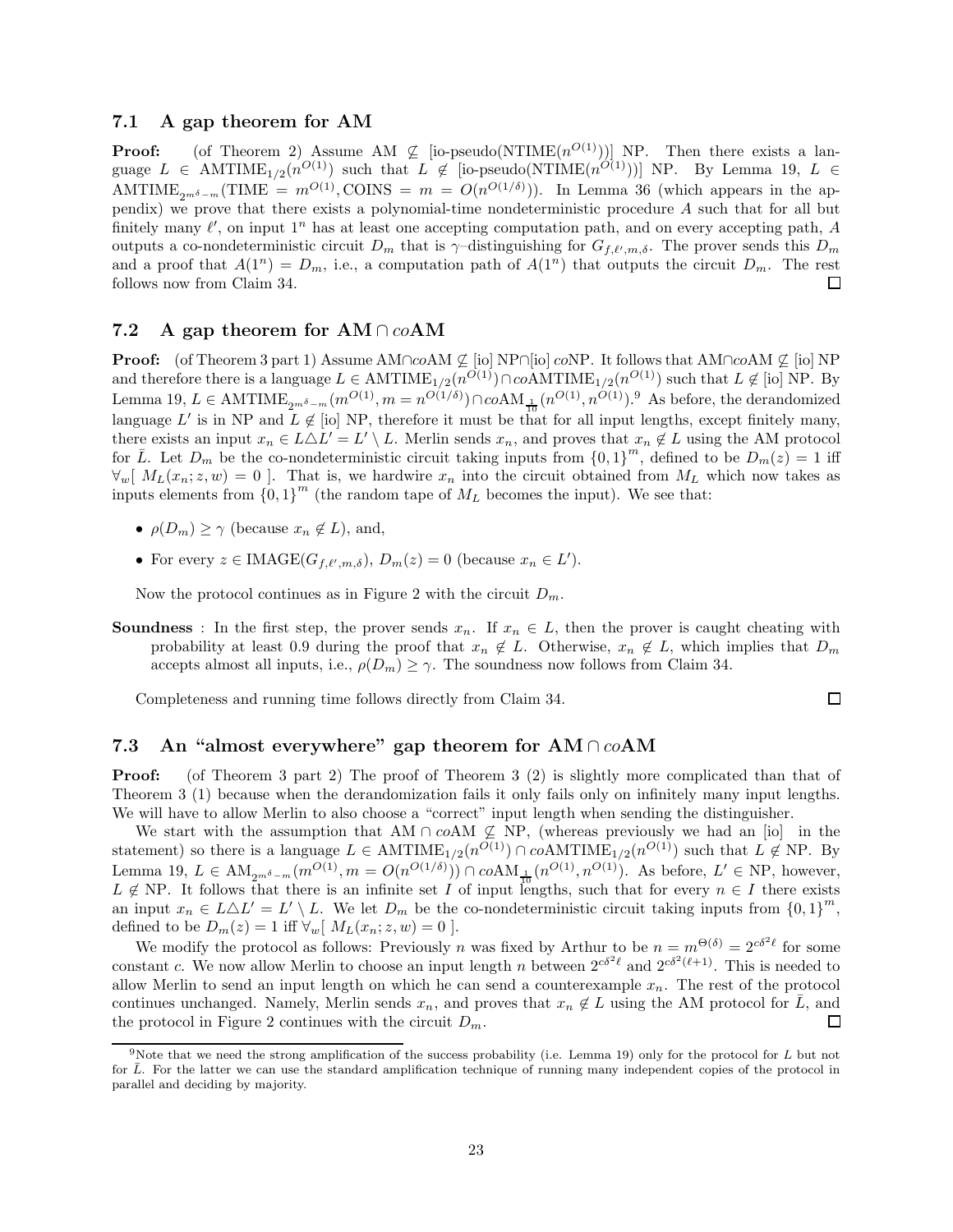- **Completeness** : There are infinitely many n's such that there exist  $x_n \in \{0,1\}^n$  for which  $x_n \in L' \setminus L$ . For such *n*, let  $\ell = \lfloor \frac{\log(n)}{\delta^2 c} \rfloor$  $\frac{\log(n)}{\delta^2 c}$ . So,  $2^{\delta^2 c \ell} \leq n \leq 2^{\delta^2 c (\ell+1)}$ . For this choice of  $\ell$  the honest Merlin can choose a "good" n. As in the proof of part 1, the circuit  $D_m$ , obtained from  $x_n$ , is a distinguisher for  $G_{f,\ell',\delta}$ and the completeness follows from Claim 34. Thus, for infinitely many  $\ell$ 's, the protocol computes f correctly.
- **Soundness** : For every input y, if  $x_n \in L$ , then the prover is caught cheating with probability at least 0.9 during the proof that  $x_n \notin L$ . Otherwise,  $x_n \notin L$ , hence  $\rho(D_m) \geq \gamma$ , and the soundness follows from Claim 34.

## 8 Discussion And Open Problems

In this section we discuss directions for further research and present open problems.

## 8.1 Towards Removing The [io-pseudo]

In Lemma 23 we show that the Miltersen-Vinodchandran generator has a reconstruction algorithm that is resilient against a large family of co-nondeterministic circuits. An interesting open problem is to construct a generator that has a reconstruction algorithm which is resilient against all co-nondeterministic circuits. We call such a reconstruction algorithm *completely resilient*. Such a generator will immediately give a version of Theorem 2 without the [io-pseudo] quantifier.

### 8.2 Towards A Low-End Gap Theorem

Our results are all in the "high-end" setting. That is we assume a hard function for  $AMTIME(2^{\Omega(n)})$  and conclude a "full derandomization" placing AM in NP. We do not know how to extend these results to the "low-end" setting. That is, assume a hard function for AM and conclude a "weak derandomization" (placing AM in NSUBEXP). This happens because the Miltersen-Vinodchandran generator [MV99] is only known to work in the "high-end" setting.

Recently, Shaltiel and Umans [SU01] gave a generator construction that improves that of Miltersen and Vinodchandran [MV99] and also works in the "low-end" setting. However, the known reconstruction algorithm for this construction does not seem to be resilient.

Another approach to try and get a "low-end" result is to use the technique of the gap theorem of [IW98]. This paper uses a different property of reconstruction algorithms: They show that the reconstruction algorithm of [NW94, BFNW93] is learning: The "correct" advice string a can be efficiently computed with oracle access to the hard function.

Definition 35 (Learning reconstruction algorithm) A reconstruction algorithm R as in definition 21 is p-learning if there exists a polynomial time oracle machine  $M^A$  such that for every function f, and a co-nondeterministic circuit D that is a distinguisher for  $G_f$ , with probability p over the choice of r,  $R(D, M^f(r), r)$  outputs a nondeterministic TSV circuit C which computes f.

In  $[IW98]$  this property is used to efficiently find the "correct" advice string a when the hard function is "downwards self reducible" (which they can assume in their setting)  $^{10}$ . We'd like to point out that the reconstruction algorithm for the Miltersen-Vinodchandran generator is learning. We also want to point out that the reconstruction algorithm for [SU01, Uma02] isn't learning <sup>11</sup>.

 $10$ In [TV02] it was pointed out that this assumption is problematic when trying to extend their result to the "high-end" setting.

 $11$ The construction of [SU01, Uma02] works for derandomizing both BPP and AM. The reconstruction algorithm given there for BPP is "learning". However, the one given for AM isn't and requires additional advice which we do not know how to compute even with oracle access to f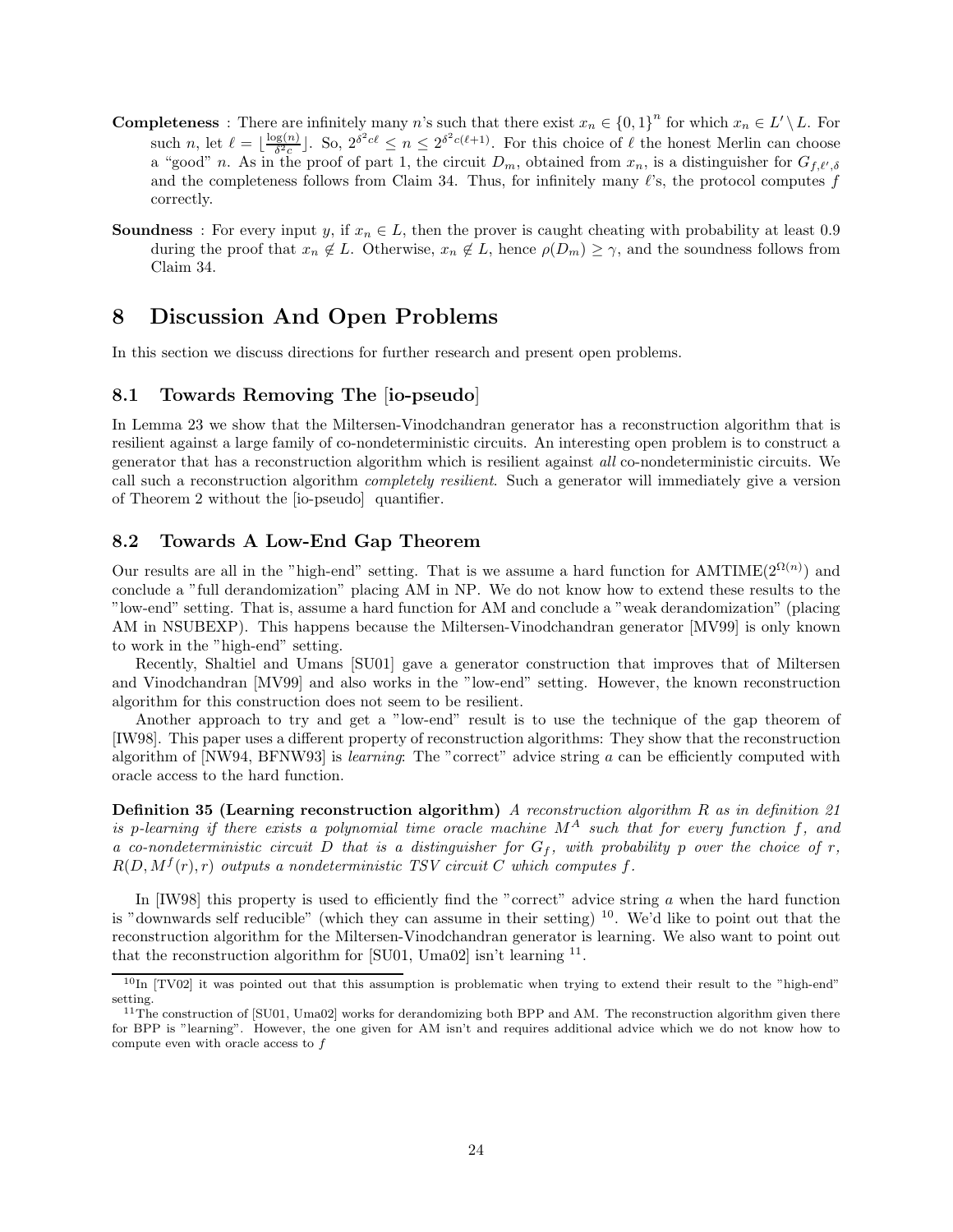# 8.3 Towards Placing AM In  $\Sigma^\mathbf{P}_2$

One of our motivations for studying this problem is the attempt to prove that  $AM \subseteq \Sigma_2^P$ . We remark that AM is known to be in  $\Pi_2^P$  (and therefore in  $\Sigma_3^P$ ), and that [San89] constructs an oracle relative to which AM isn't in  $\Sigma_2^P$ .

Let us start with explaining why are "gap theorems" helpful to achieve this goal. Suppose that we could prove a "dream version" of the "gap theorem". That is, either  $EXP = AM$  or  $AM = NP$ . The goal follows as if  $EXP = AM$  then AM is closed under complement, and thus  $AM = coAM \subseteq \Sigma_2^P$ .

As we only have weaker versions of the "gap theorem" we obtain much weaker results which have an [io-pseudo] quantifier. We remark that even somewhat stronger results follow from the methods of [Kab00] <sup>12</sup>. It seems that unlike [Kab00], the use of [io-pseudo] in our results may not be inherent to our technique - indeed, we do not need [io-pseudo] when working with MA or AM ∩ coAM.

We now discuss the consequences of solving the open problems listed above on placing AM in "variants" of  $\Sigma_2^P$ .

- A "high-end gap theorem" (without [io-pseudo]) will give that for every  $\beta > 0$ , AM  $\subseteq [io] \Sigma_2^{Time(2^{\beta n})}$ .
- A "low-end gap theorem" (without [io-pseudo]) will give that for every  $\beta > 0$ , AM  $\subseteq [io] \Sigma_2^{Time(2^{n^{\beta}})}$ .
- It was pointed out to us by Chris Umans [Uma03] that if there exists a "high-end" generator which has a completely resilient reconstruction that is learning for  $p > 1/2$  then AM  $\subseteq \Sigma_2^P$ . The argument is a modification of the proof of [NW94, AK97] that  $MA \subseteq ZPP^{NP}$ .

## 8.4 Towards replacing E by NE ∩  $coNE$

In nonuniform tradeoffs, when moving from BPP to AM one can allow the hard function to be in NE∩coNE. This only affects the complexity of the generator instead of in deterministic polynomial time is computable in  $NP \cap coNP$ . However, as the application of the generator to derandomize AM already uses nondeterminism, this still gives the same result.

We cannot use a function in NE∩coNE because it is not known that such functions have instance checkers. This is another interesting open problem.

## Acknowledgements

We thank Oded Goldreich, Russell Impagliazzo, Valentine Kabanets, Shien Jin Ong, Alon Rosen, Chris Umans, Salil Vadhan and Avi Wigderson for helpful discussions. We thank Oded Goldreich and Rahul Santhanam for very thorough and very helpful comments on the paper. The first author wishes to thank his supervisor, Michael Ben-Or, for his encouragement and support.

## References

[AH91] W. Aiello and J. Hastad. Statistical zero-knowledge languages can be recognized in two rounds. Journal of Computer and System Sciences, 42(3):327–345, 1991.

$$
AM \subseteq [io\text{-pseudo}(C)] \ \Sigma_2^{Time(2^{n^{\beta}})}
$$

)

<sup>&</sup>lt;sup>12</sup>In [Kab00] it was shown that for every  $\beta > 0$ , RP  $\subseteq$  [io-pseudo( $ZP-SUBEXP$ )]  $ZPTIME(2^{n^{\beta}})$ . The same technique gives that for every  $\beta > 0$ ,

where C allows refuters which run in  $\Sigma_2^{Time(2^{n^{\beta}})}$ . We remark that a slightly weaker result follows without delving into [Kab00], by just observing that the argument of [Kab00] relativizes, using the argument there with an NP oracle and observing that AM  $\subseteq$  coRP<sup>NP</sup>.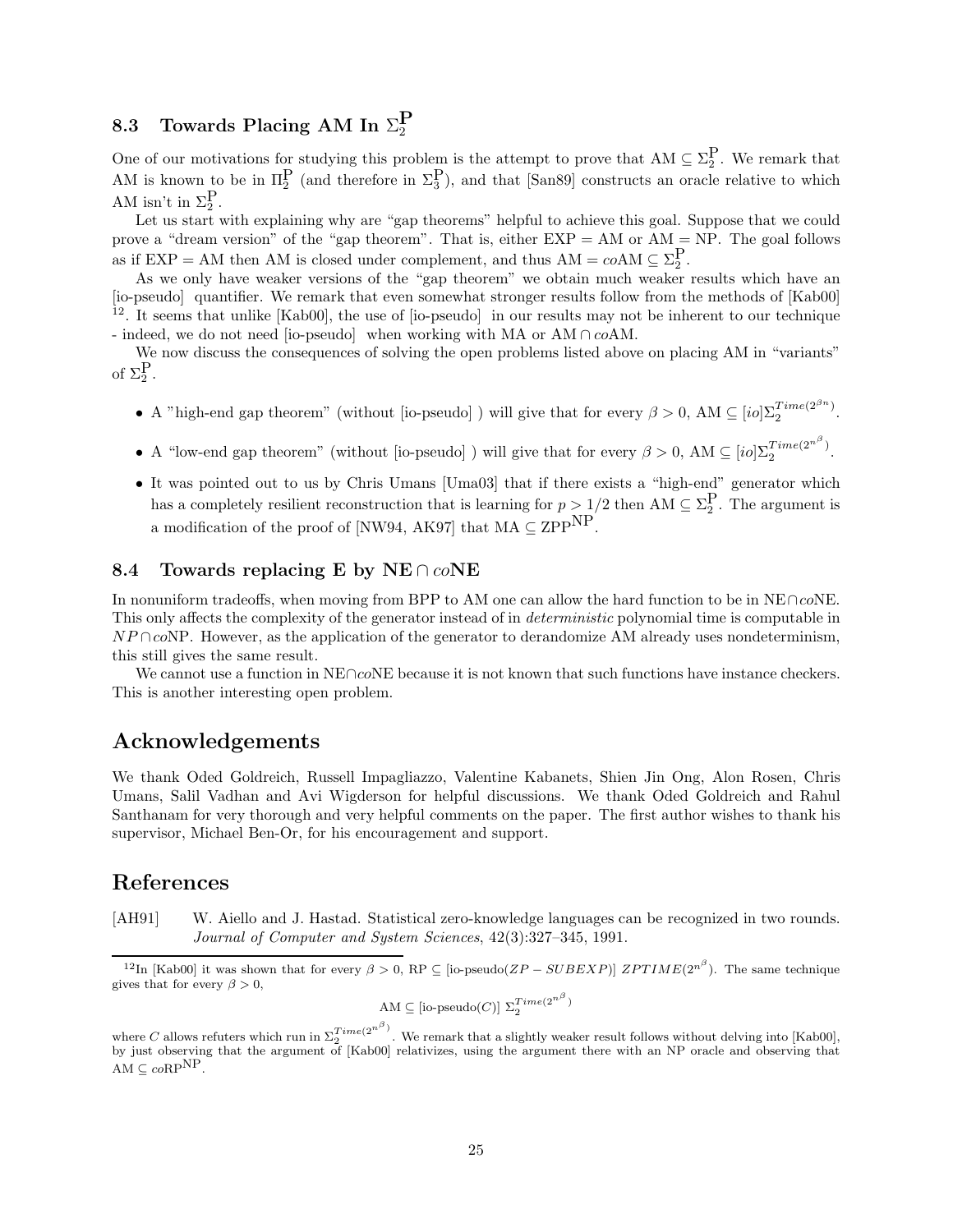- [AK97] V. Arvind and Johannes Kobler. On resource-bounded measure and pseudorandomness. 17th International Conference on Foundations of Software Technology and Theoretival Computer Science, 1997.
- [AS98] S. Arora and S. Safra. Probabilistic checking of proofs: A new characterization of NP. Journal of the ACM, 45(1):70–122, 1998.
- [BFL91] L. Babai, L. Fortnow, and C. Lund. Nondeterministic exponential time has two-prover interactive protocols. Computational Complexity, 1(1):3–40, 1991.
- [BFLS91] L. Babai, L. Fortnow, L. Levin, and M. Szegedy. Checking computations in polylogarithmic time. In In Proceedings of the 23rd Annual ACM Symposium on Theory of Computing, pages 21–31, 1991.
- [BFNW93] L. Babai, L. Fortnow, N. Nisan, and A. Wigderson. BPP has subexponential time simulations unless EXPTIME has publishable proofs. Computational Complexity, 3(4):307–318, 1993.
- [BK95] M. Blum and S. Kannan. Designing programs that check their work. Journal of the ACM, 42(1):269–291, 1995.
- [BM84] Manuel Blum and Silvio Micali. How to generate cryptographically strong sequences of pseudorandom bits. SIAM Journal on Computing, 13(4):850–864, November 1984.
- [BM88] L. Babai and S. Moran. Arthur-merlin games: A randomized proof system and a hierarchy of complexity classes. Journal of Computer and System Sciences, 36:254–276, 1988.
- [BOV03] B. Barak, S.J. Ong, and S. Vadhan. Derandomization in cryptography. In 23rd international Cryptography conference (Crypto 2003), 2003.
- [FGM<sup>+</sup>89] M Furer, O. Goldriech, Y. Mansour, M. Sipser, and S. Zachos. On completeness and soundness in interactive proof systems. S. Micali, editor, Advances in Computing Research 5: Randmness and Computation, pages 429–442, 1989.
- [Fri90] J. Friedman. A note on matrix rigidity. In Technical report TR-308-91, Department of Computer Science, Princeton University, 1990.
- [GG98] O. Goldreich and S. Goldwasser. On the limits of non-approximability of lattice problems. In Proceedings of the 30th Annual ACM Symposium on Theory of Computing (STOC-98), pages 1–9, New York, May 23–26 1998. ACM Press.
- [GMW91] O. Goldreich, S. Micali, and A. Wigderson. Proofs that yield nothing but their validity or all languages in NP have zero-knowledge proof systems. Journal of the ACM, 38(1):691–729, 1991.
- [GS89] S. Goldwasser and M. Sipser. Private coins versus public coins in interactive proof systems. volume 5 of Advances in Computing Research, pages 73–90, 1989.
- [GZ97] O. Goldreich and D. Zuckerman. Another proof that BPP subseteq PH (and more). In ECCCTR: Electronic Colloquium on Computational Complexity, technical reports, 1997.
- [IKW01] R. Impagliazzo, V. Kabanets, and A. Wigderson. In search of an easy witness: Exponential time vs. probabilistic polynomial time. In Proceedings of the 16th Annual Conference on Computational Complexity (CCC-01), pages  $2-12$ , 2001.
- [ISW99] R. Impagliazzo, R. Shaltiel, and A. Wigderson. Near-optimal conversion of hardness into pseudorandomness. In IEEE Symposium on Foundations of Computer Science (FOCS), 1999.
- [ISW00] R. Impagliazzo, R. Shaltiel, and A. Wigderson. Extractors and pseudo-randomn generators with optimal seed-length. In Proceedings of the Thirty-second Annual ACM Symposium on the Theory of Computing, 21–23 May 2000.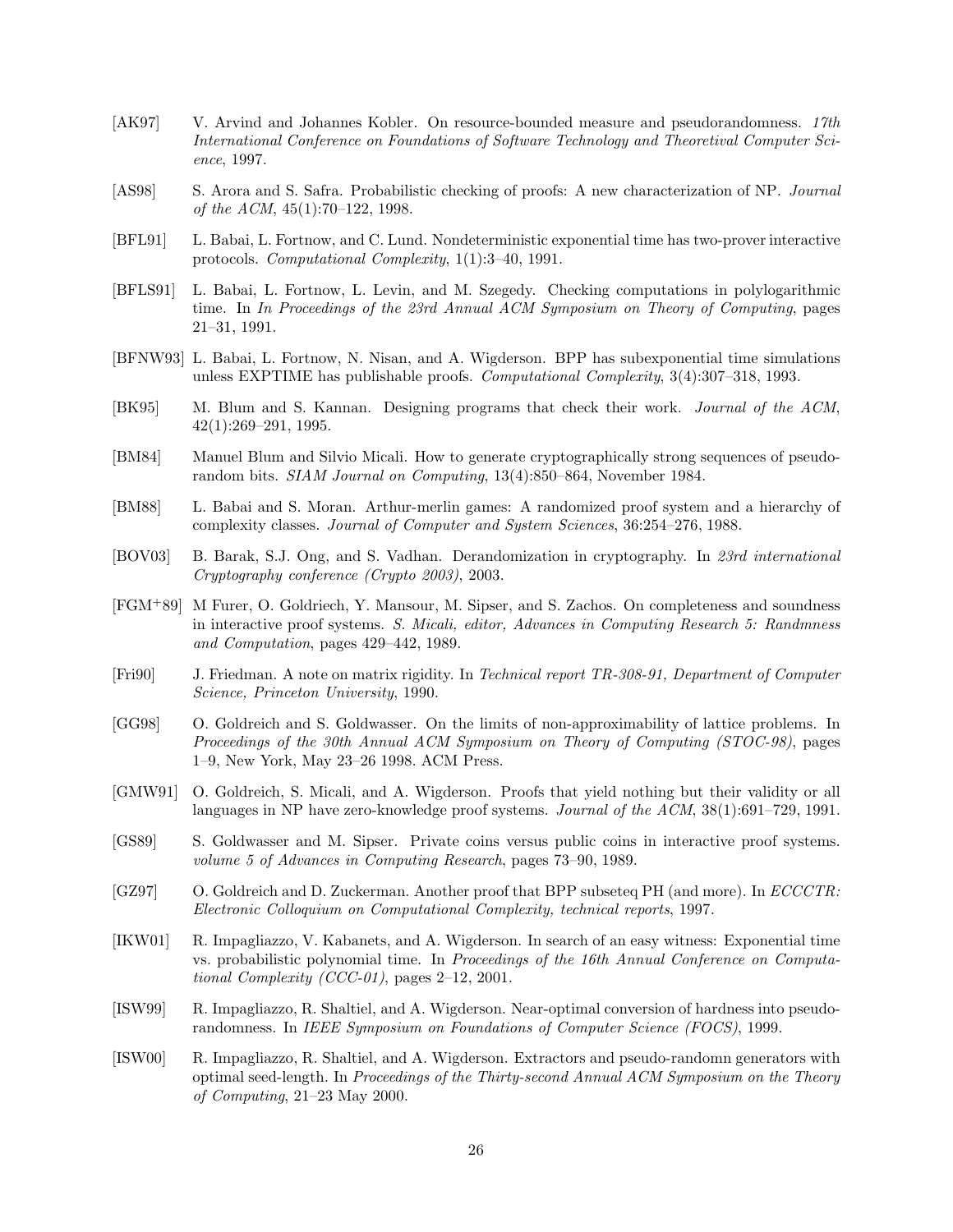- [IW97] R. Impagliazzo and A. Wigderson. P = BPP if E requires exponential circuits: Derandomizing the XOR lemma. In Proceedings of the 29th Annual ACM Symposium on the Theory of Computing (STOC '97), pages 220–229, 1997.
- [IW98] R. Impagliazzo and A. Wigderson. Randomness vs. time: De-randomization under a uniform assumption. In 39th Annual Symposium on Foundations of Computer Science, pages 734–743, 1998.
- [Kab00] V. Kabanets. Easiness assumptions and hardness tests: Trading time for zero error. In Proceedings of the 15th Annual IEEE Conference on Computational Colmplexity (COCO-00), pages 150–157, 2000.
- [Kab02] V. Kabanets. Derandomization: a brief overview. Bulletin of the European Association for Theoretical Computer Science, 76:88–103, February 2002. Columns: Computational Complexity.
- [KL79] R. M. Karp and R. J. Lipton. Some connections between nonuniform and uniform complexity classes. In Twelfth Annual ACM Symposium on Theory of Computing (STOC '80), pages 302– 309, New York, April 1979. ACM.
- [KvM99] A. R. Klivans and D. van Melkebeek. Graph nonisomorphism has subexponential size proofs unless the polynomial-time hierarchy collapses. In Proceedings of the Thirty-First Annual ACM Symposium on Theory of Computing, pages 659–667, 1999.
- [Lu01] C.J. Lu. Derandomizing arthur-merlin games under uniform assumptions. Computational Complexity, 10(3):247–259, 2001.
- [MV99] P. B. Miltersen and N. V. Vinodchandran. Derandomizing Arthur-Merlin games using hitting sets. In 40th Annual Symposium on Foundations of Computer Science (FOCS '99), pages 71–80, 1999.
- [Nis96] Noam Nisan. Extracting randomness: How and why: A survey. In Proceedings of the 11th Annual IEEE Conference on Computational Complexity (CCC-96), pages 44–58, Los Alamitos, May 24–27 1996. IEEE Computer Society.
- [NTS99] Nisan and Ta-Shma. Extracting randomness: A survey and new constructions. JCSS: Journal of Computer and System Sciences, 58, 1999.
- [NW94] N. Nisan and A. Wigderson. Hardness vs randomness. Journal of Computer and System Sciences, 49(2):149–167, October 1994.
- [PV91] P. Pudlak and Z. Vavrin. Computation of rigidity of order  $n^2/r$  for one simple matrix. Comment. Math. University of Carolina, 32:213–218, 1991.
- [Raz] A. Razborov. On rigid matrices. Manuscript (in Russian).
- [San89] M. Santha. Relativized arthur-merlin versus merlin-arthur games. Information and Computation,  $80(1):44-49, 1989.$
- [Sha02] R. Shaltiel. Recent developments in explicit constructions of extractors. Bulletin of the European Association for Theoretical Computer Science, 77:67–, June 2002. Also available on http://www.wisdom.weizmann.ac.il/ ronens.
- [Sip88] M. Sipser. Expanders, randomness, or time versus space. Journal of Computer and System Sciences, 36, 1988.
- [SSZ98] M. Saks, A. Srinivasan, and S. Zhou. Explicit OR-dispersers with polylogarithmic degree. Journal of the ACM, 45(1):123–154, January 1998.
- [STV99] M. Sudan, L. Trevisan, and S. Vadhan. Pseudorandom generators without the XOR lemma. In Proceedings of the Thirty-First Annual ACM Symposium on Theory of Computing, 1999.